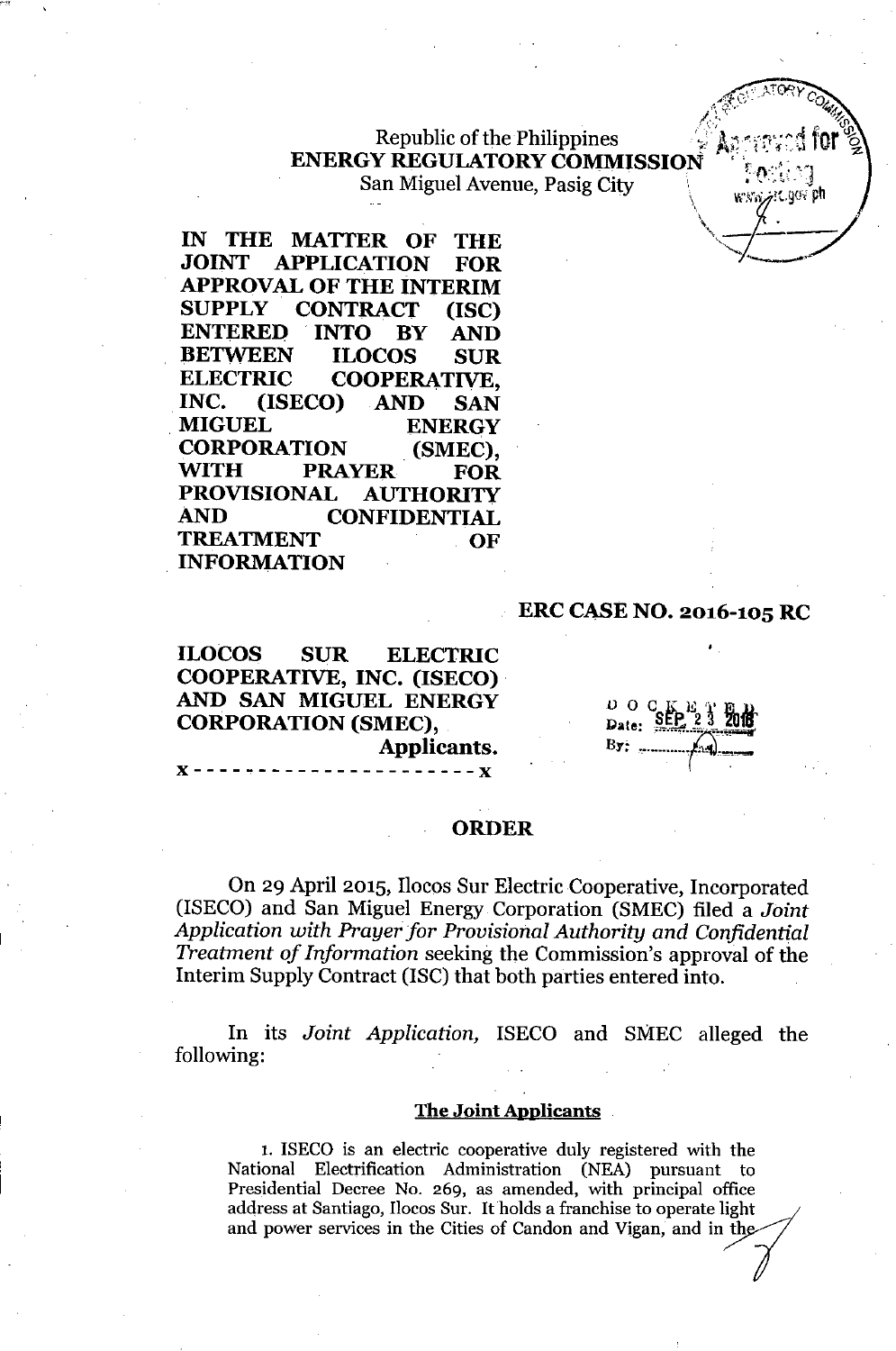Municipalities of Alilem, Banayoyo, Bantay, Burgos, Cabugao, Caoayan, Cervantes, Gregorio Del Pilar, Galimuyod, Lidlidda, Magsingal, Nagbukel, Narvacan, Quirino, Salcedo, San Ildefonso, San Juan, San Emilio, San Esteban, San Vicente, Santa, Sta. Catalina, Sta. Cruz, Santiago, Sigay, Sinait, Sta. Lucia, Sta. Maria, Sto. Domingo, Sugpon, Suyo and Tagudin, all in the Province of Ilocos Sur (Franchise Area). It shall also be herein referred to as the "Buyer";

2. SMEC is a domestic corporation organized and existing under the Philippine laws, with office address at the 2nd Floor, 808 Building, MERALCO Avenue corner Gen. Lim Street, Barangay San Antonio, Pasig City. It is the Independent Power Producer (IPP) Administrator of the 1,000 Net Contracted Capacity of the Sual Coal-Fired Thermal Power Plant located in Barangay Pangascasan, Sual, Pangasinan. It shall also be herein referred to as the "Seller";

3. The Joint Applicants may be served with the orders, notices and other processes of the Honorable Commission through their respective undersigned counsels at the addresses indicated herein;

#### **Nature** of the **Application**

4. The Joint Application for approval of the Interim Supply Contract (ISC) dated 22 August 2014 entered into by and between ISECO and SMEC, is being submitted to the Honorable Commission for its review and approval pursuant to Sections 25 and 45(b) of Republic Act No. 9136, otherwise known as the Electric Power Industry Reform Act of 2001 or the EPIRA, Rules 5, Section 4(e) and 11, Section 5 of its Implementing Rules and Regulations (IRR), Rule 20(B) of its Rules of Practice and Procedure, and other pertinent rules and regulations;

#### **Statement of Facts**

5. **Competitive Selection Process (CSP).** After a continuous assessment of its power requirements, ISECO determined that there is a need to contract for additional base and peaking supply. In doing so, it resorted into extensive forecasting methods and performed optimization models and analyses for the rate impact thereof. The need for additional supply is also The need for additional supply is also necessary to forestall too much exposure from the spot market and avoid the price volatility thereof, particularly, during the summer months. ISECO initially requested from its current power supplier, GNPower Mariveles Coal Plant Ltd. Company (GMCP), to provide the additional power requirements but the latter could not accommodate such request because it was already fully contracted;

Having established the details, ISECO, through a letter, in informed the Honorable Commission of its intent to conduct a CSP. Aside from the publications of its "Invitation to Bid", ISECO also personally invited several generation companies through phone calls to participate in the bidding process. Parenthetically, SMC  $\begin{array}{l} \text{Consolidated} \end{array}$  Power  $\begin{array}{l} \text{Corporation} \end{array}$  (SCPC) was the lone  $\begin{array}{l} \text{Supplier who responded and presented a formal offer;} \end{array}$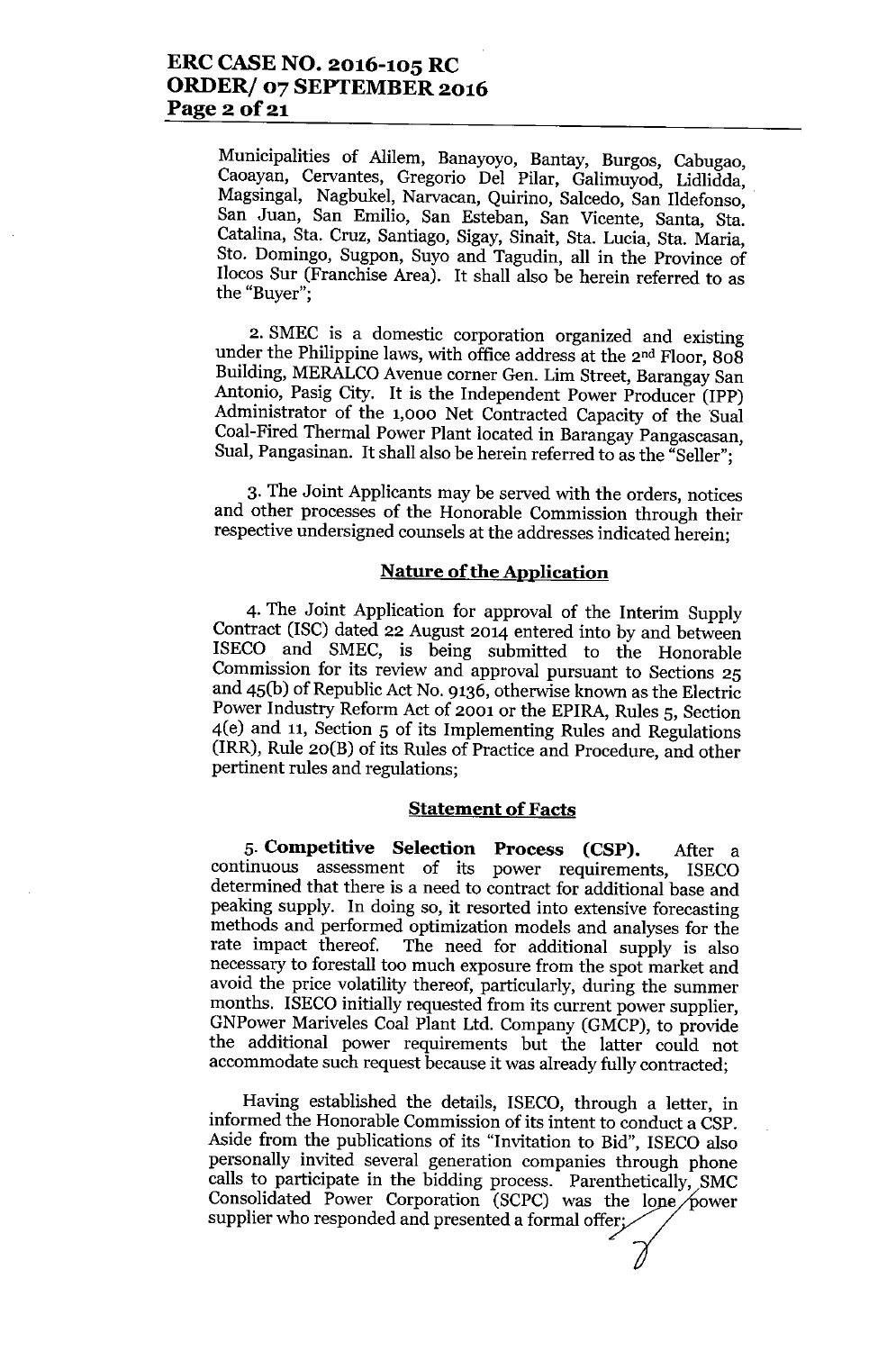After a comprehensive study, ISECO's Technical Working Committee concluded that SCPC's offer is favorable to the distribution utility's requirements primarily taking into distribution utility's requirements primarily taking into consideration the exigency of additional supply. It further concluded that since SCPC will still be at the testing and commissioning stage by the time ISECO requires the additional supply, an interim power supply from SMEC is, likewise, necessary to bridge the gap until such time that SCPC commences commercial operations;

Thus, on 22 August 2014, it executed an ISC with SMEC, subject of the Joint Application;

### 6.**Salient Features** of the **ISC.**

6.1 **Contract Capacity.** The Contracted Capacity for the duration of the ISC shall be 5,000 kW. The Buyer shall maintain a minimum hourly nomination of at least thirty-five percent (35%) of the Contract Capacity for the duration of the said ISC. The Contract Capacity shall be subject to a separate Nomination Protocol;

6.2 **Contract Term.** The ISC shall take effect between the Parties on the date of signing (Execution Date) and shall remain effective until the Commercial Operations Date (COD) of SCPC's Power Plant in Limay, Bataan;

6.3 **Capacity and Energy Fees**. Under the ISC, ISECO shall pay the following Capacity and Energy Fees to SMEC: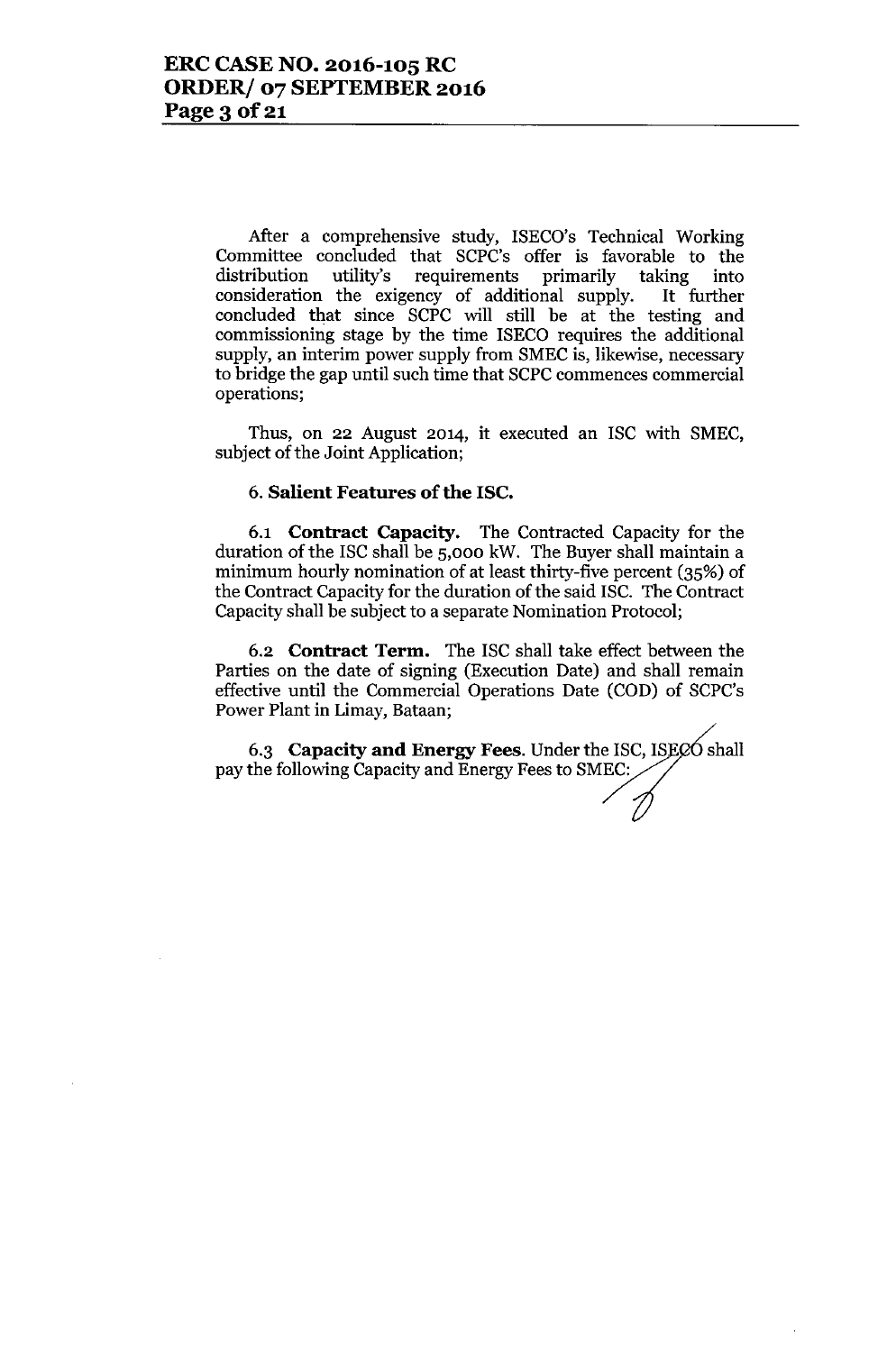# **ERC CASE NO. 2016-105 RC ORDER/ 07 SEPTEMBER 2016** Page 4 of 21

|                                                                                        |                  | $\Sigma \otimes \Pi$  |                            |                 |              |               |               |                                  | Wird Blas Brown West Still Britt | $1 - 14$              |              | 若和が (1854)   | 活性体 防火业               |             |
|----------------------------------------------------------------------------------------|------------------|-----------------------|----------------------------|-----------------|--------------|---------------|---------------|----------------------------------|----------------------------------|-----------------------|--------------|--------------|-----------------------|-------------|
|                                                                                        | $\cdot$ ,        | 8.                    |                            |                 |              |               |               | SENI BEST SON SEN L. B.J.        | $5 - 1$                          | 31 C                  | 11:54        | 150 t R      | 31.00                 | 30-11       |
| <b>Rates Scheckle</b><br><b>OUNITIES</b>                                               |                  |                       |                            |                 |              |               |               |                                  |                                  |                       |              |              |                       |             |
|                                                                                        |                  |                       |                            |                 |              |               |               |                                  |                                  |                       |              |              |                       |             |
| Al Month Capacia Payment (Ochar Portion)<br>A2 Monthy Capacity Paysers (Local Portion) | <b>Fight Mo</b>  | 359,9258              | 150.570                    |                 | 351.034      | 352,1939      | 162.5510      | 35L71¥                           | 354.4723                         | 85.245                | 张邱户          | XK72%        | 157,5650              | 333G)       |
| B Northy Reed Operation and Maintenance                                                | <b>Antarica</b>  | 8340520               | <b>BSGH</b>                |                 | \$79.6701    | 88.1933       | 293,5003      | 900.9737                         | 13553                            | 903.7727              | 905.1779     | 900.8352     | 908.00%               | 93501       |
|                                                                                        | Hali Hik         | 1063330               | 1063530                    |                 | 106.000      | 106.3830      | 1053130       | 10.330                           | 1053830                          | 106,3330              | 106.3330     | 106,3230     | 106.3030              | 105.3230    |
| entegy fels                                                                            |                  | 130.003               | 1,52057                    |                 | 130.235      | 135.752       | 1.63.1343     | 1371008                          | 1317.603                         | 1,115.012             | 1,377.5776   | 1,71977      | 130.516               | 13713672    |
| C Fuel Lize                                                                            | Rocks            | .2872                 |                            |                 |              |               |               |                                  |                                  |                       |              |              |                       |             |
| 01 Vatable 08.4 Dollar Portion                                                         |                  |                       |                            | 10.R            | 1.37         | 2.B72         | 10J)          | 1.037                            | 20372                            | 1871                  | 1677         | 24372        | 1.6172                | 1.077       |
| 02 Variable 04th Rocal Portion                                                         | <b>Horks</b>     | <b>LBX</b>            |                            | 0.6%            | 4.626        | <b>MRS</b>    | 00 X          | 60525                            | <b>LISS</b>                      | 6.05%                 | 605%         | 0.0526       | 0.625                 | um:         |
|                                                                                        | <b>Access</b>    | 0.0033                |                            | 0.003           | 0.COM        | <b>ABEL</b>   | 0.083         | 0.003                            | <b>LOTE</b>                      | <b>LCCC</b>           | t me         | 0.0033       | 0.033                 | <b>MART</b> |
|                                                                                        |                  | 2,100                 |                            | 2103            | 2,1081       | 21001         | 2.1331        | 2100                             | 1103                             | 2.103                 | 21031        | 21031        | 2101                  | 11081       |
|                                                                                        |                  | 20.00                 |                            |                 |              |               |               |                                  |                                  |                       |              |              |                       |             |
|                                                                                        |                  |                       | $25.5 - 3$                 |                 | 2515,55      |               | N 75 E 5 E    | $5 - 15$                         | 2, 158                           | 51.5                  | $15 - 7.5$   | $1 - 11 - 5$ | 16.11                 | 13 St. 15   |
| <b>Rates Scheerle</b>                                                                  | ta.              | h. - 3                | 24.5.3                     | 五十 六            |              | $25 - 0.35$   | $23 - 2 - 15$ | A 15                             | $\Delta \perp \Delta$            | 23A, 15               | $1 - 2 - 15$ | 25.2.1.15    | 25 to 15              | 3323        |
| <b>CUPACTY FEES</b>                                                                    |                  |                       |                            |                 |              |               |               |                                  |                                  |                       |              |              |                       |             |
| A1 Monthly Capacity Payment (Dollar Portion)                                           |                  | Hony Ho (11746)       | <b>USS275</b>              |                 | 47.3133      | 4311017       | 61.573        | 43.554                           | 40.621                           | <b>ULATS</b>          | 41.034       | 40.877       | 40.007                | 64.500      |
| A2 Marathy Capacity Payment (Local Portion)                                            |                  | Provincia: 1,030.7261 | 1,81157                    | 1,016-1965      |              | 105.025       | 1,030,74%     | 1,037,9197                       | 1.031.6431                       | 1,040,0312 1,042,2548 |              | 1.88060      | 1,045.2361 1,040.9558 |             |
| B Martiny Fixed Operation and Malacerance                                              |                  | ProWW4b 106.330       | 1063330                    |                 | 106.3330     | 15.330        | 106.3230      | 106.3830                         | 106.3230                         | 105.333               | 105.3230     | 106.3830     | 106.3330              | 106,3030    |
|                                                                                        |                  | 1,572.B34             | 1,575.0652                 | 1,560.1058      |              | 1,573,5133    | 1,576.033     | 1,503,531                        | 15015130                         | 150.00                | 1,590.7612   | 1,537,3057   | 1,963133              | 15919732    |
| <b>ENERGY FEES</b>                                                                     |                  |                       |                            |                 |              |               |               |                                  |                                  |                       |              |              |                       |             |
| C kditrz                                                                               | <b>Hon Wa</b>    | 1393                  | 1363                       |                 | 1.993        | 1.993         | 1540          | 1,390                            | 1993                             | 1,943                 | 1.9913       | 1943         | 1.98                  | 1399        |
| D1 Variable O&M (Dollar Portion)                                                       | <b>April</b>     | MK                    | 00576                      |                 | 44525        | us:           | 0.0626        | 0.XX                             | <b>00%</b>                       | 0.0526                | <b>DIEX</b>  | 4058         | 0.1626                | 1.0525      |
| D2 Vaticle OSM (Local Perfect)                                                         | <b>Hp/Ma</b>     | HU3.                  | 0.0033                     |                 | 0.003        | <b>0.00S3</b> | 0.003         | 0.003                            | 0.003                            | 0.000                 | 0.0033       | 0.0033       | <b>LOCU</b>           | 0.DOG       |
|                                                                                        |                  | 2059                  | 189                        |                 | 2.69         | 2.052         | 1051          | 10652                            | 2052                             | 189                   | 2.052        | 2052         | ⋙                     | 2.052       |
|                                                                                        |                  |                       |                            |                 |              |               |               |                                  |                                  |                       |              |              |                       |             |
| <b>BASE PROCES:</b>                                                                    |                  |                       | Serienber 2012             |                 |              |               |               |                                  |                                  |                       |              |              |                       |             |
| Gdal Cal her Cisce Mice Index                                                          | USD/MT           |                       |                            | 80              |              |               |               |                                  |                                  |                       |              |              |                       |             |
| <b>FOREX FATE</b>                                                                      | AP/USD           |                       | 41.749                     |                 |              |               |               |                                  |                                  |                       |              |              |                       |             |
| US Consumer Price Index (1532-84=100)                                                  | fied             |                       | 81.AH                      |                 |              |               |               |                                  |                                  |                       |              |              |                       |             |
| Philippine Conserner Price Index (2006=100)                                            | Hoad             |                       | 111.0                      |                 |              |               |               |                                  |                                  |                       |              |              |                       |             |
|                                                                                        |                  |                       | kman 1991                  |                 |              |               |               |                                  |                                  |                       |              |              |                       |             |
| Japan Lipot Moe Inden                                                                  | <b>Hed</b>       |                       |                            | 9.B             |              |               |               |                                  |                                  |                       |              |              |                       |             |
| US Export Poice Incen                                                                  | <b>Revo</b>      |                       |                            | 91.70           |              |               |               |                                  |                                  |                       |              |              |                       |             |
| Europe Eupon Price Index                                                               | Red              |                       |                            | 12.57           |              |               |               |                                  |                                  |                       |              |              |                       |             |
| Retall Price Index - Metro Manula (2000-100)                                           | Had              |                       |                            | 75.99           |              |               |               |                                  |                                  |                       |              |              |                       |             |
|                                                                                        |                  |                       |                            |                 |              |               |               |                                  |                                  |                       |              |              |                       |             |
|                                                                                        |                  |                       |                            |                 |              |               |               |                                  |                                  |                       |              |              |                       |             |
|                                                                                        |                  | <b>Basi</b>           | $\mathcal{L}^{\text{max}}$ | 三弦法             |              |               |               | 计位 补偿 缺乏 热性                      | 2.5                              |                       | Bash Ekel    |              | GCS SOS               |             |
|                                                                                        | лš               | 321                   | $H^2$ .                    | $\mathcal{Y}$ . | $5 - 71$     |               | 3 R 3 3 3     | $\mathbb{R}^n \times \mathbb{R}$ | $\Delta\kappa$ , $\Delta$        | $5x$ .                | $-9.5$       | 春じき          | 30.3                  |             |
| ikres Schedene                                                                         |                  |                       |                            |                 |              |               |               |                                  |                                  |                       |              |              |                       |             |
| <b>CUALITY FLIS</b>                                                                    |                  |                       |                            |                 |              |               |               |                                  |                                  |                       |              |              |                       |             |
|                                                                                        |                  |                       |                            |                 |              |               |               |                                  |                                  |                       |              |              |                       |             |
| A) Maddy Capacig Parrest Dallar Patient                                                | <b>RotWith</b>   | 453H                  | 46.1319                    | 45.587          | 40.TAB       | 4393          |               | 45.115<br>59.GI                  | <b>61099</b>                     | <b>619K</b>           | -523512      | -63.912      | 保田                    |             |
| A2 Marthy Capacity Premiert (Local Partier)                                            | Rominalo 1891765 |                       | 1050253                    | 109.522         | <b>IDIYE</b> | <b>LIGHTS</b> | <b>TRESHI</b> | 1.052.024                        | LGSZAZ                           | <b>LOUIS</b>          | 105557       |              | 1091756 10919955      |             |
| B Morthly Fixed Operation and Mathemasce                                               | <b>Ronaldo</b>   | 106330                | 105390                     | YK KKO          | 105333       | 1063BX        |               | 1053230                          | 106.300<br>10,333                | 115330                | 15,330       | 105333       | 105.030               |             |
|                                                                                        |                  | 1.000.003             |                            | 1991949         |              |               | 1.012057      | 1,608.0593                       | 1,616.7571                       | 1.01137               | 1.1575)      | 103193       | 1,521,032             |             |
|                                                                                        |                  |                       | 100.731                    |                 | 107.AX       | 1,53553       |               |                                  |                                  |                       |              |              |                       |             |
| <b>BLEAST RES</b>                                                                      |                  |                       |                            |                 |              |               |               |                                  |                                  |                       |              |              |                       |             |
| (feltre                                                                                | 脂體               | 2016                  | 1045                       | 206             | 1016         |               | 2014          | 2016                             | 1045<br>1016                     | 2016                  | 2015         | 2013         | 10,6                  |             |
| 01 Youth 08M (Odbr Patient                                                             | 肋間               | LC 3                  | 0.035                      | <b>ODEX</b>     | 1023         |               | ons           | <b>MTS</b>                       | œ<br>ŁŒ                          | ١Œ٢                   | ω×           | 1KX          | <b>IOSE</b>           |             |
|                                                                                        |                  |                       |                            |                 |              |               |               |                                  |                                  |                       |              |              |                       |             |
| 02 Valde 084 (tool Pafor)                                                              | 點腦               | um                    | ùШ                         | tuo             | LDC.         |               | 00CB          | <b>WAR</b>                       | <b>LITE</b><br>û.CR3             | w                     | 0.003        | <b>LITE</b>  | LOB                   |             |
|                                                                                        |                  | <b>HASK</b>           | zж                         | <b>1054</b>     | 1054         |               | <b>ILSM</b>   | <b>2534</b>                      | 2031<br><b>IBS</b>               | lМ                    | ìМ           | 2031         | 1451                  |             |

6.4 **Adjustment Formula.** The Capacity and Energy Fees are subject to monthly adjustments based on the following formula and indices (Annex II-A of the ISC):

### **Capacity Fees**

**Monthly Capacity Payment (Dollar Portion converted** to PhP):

**PhP/kW-month**

x

**FOREX**<sub>c</sub> FOREX<sub>B</sub>

Where: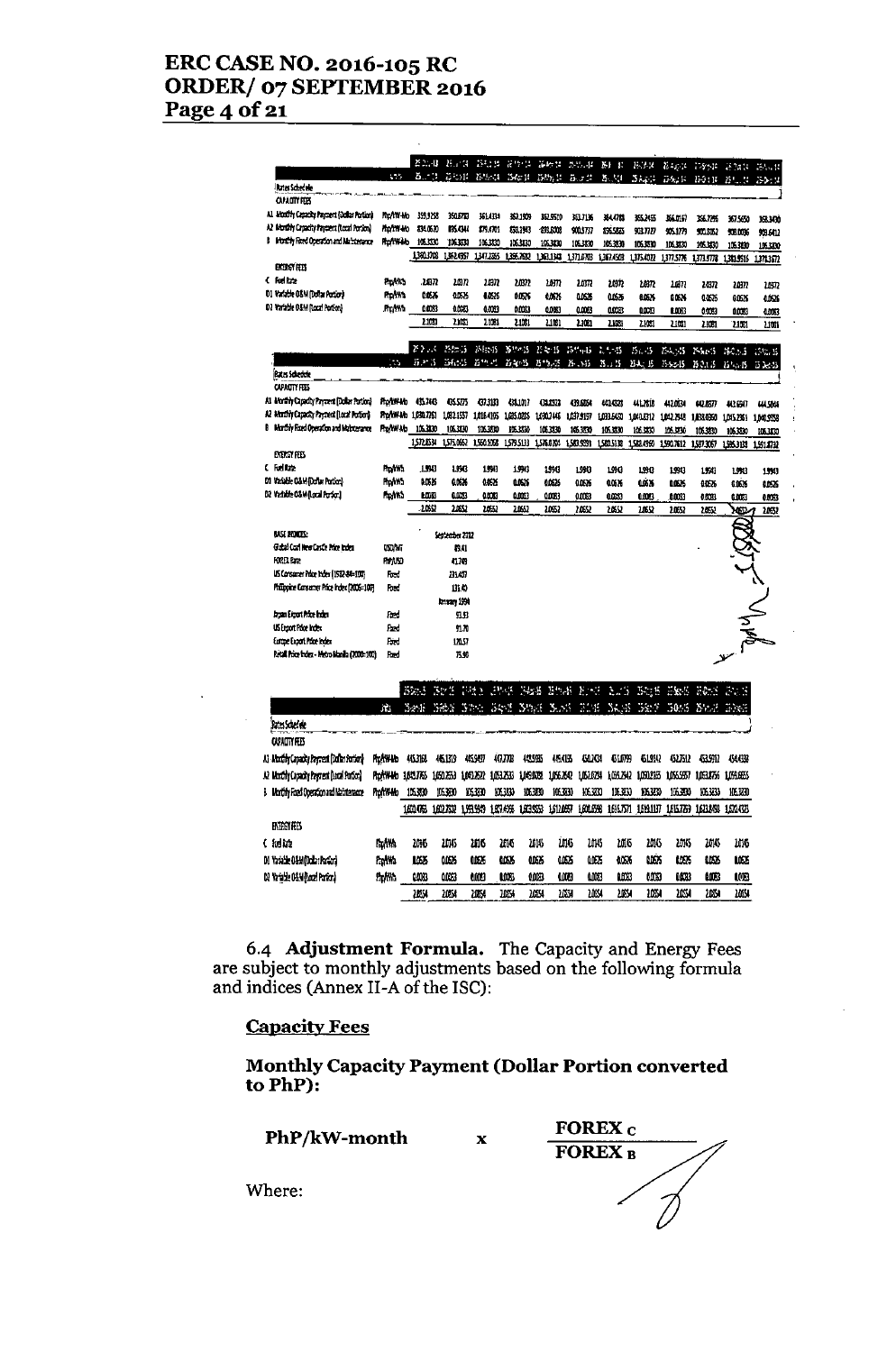## ERC CASE NO. 2016-105 RC ORDER/ 07 SEPTEMBER 2016 Page 5 of 21

| $\rm FOREX_{C}$ | $=$ Average of the daily exchange rate of the<br>Philippine Peso to the US Dollar, as posted by<br>the Bangko Sentral ng Pilipinas (BSP) for the |
|-----------------|--------------------------------------------------------------------------------------------------------------------------------------------------|
|                 | calendar month within which the start of the                                                                                                     |
|                 | current Billing Period occurs                                                                                                                    |

FOREX<sub>B</sub> = 41.749 PhP/USD

### Monthly Capacity Payment (Local Portion in PhP):

 $PhP/kW-Month$  = No Indexation

### Monthly Fixed Operations and Maintenance:

| $PhP/kW$ -month x | PHIL CPI $_{\rm C}$   |
|-------------------|-----------------------|
|                   | PHIL CPI <sub>B</sub> |

#### Where:

PHIL CPI $c =$  Consumer Price Index (CPI) for All Income Households in the Philippines - All Items  $(2006 = 100)$ , as posted by the Philippine National Statistics Office (NSO) for the calendar month within which the start of the current Billing Period occurs

PHIL CPI $_B$  = 131.40

#### Energy Fees

### Fuel Rate:

| PhP/kWh | <b>Global Coal</b><br>Newcastle $c$          | FOREX $c$                 |  |
|---------|----------------------------------------------|---------------------------|--|
|         | <b>Global Coal</b><br>Newcastle <sub>B</sub> | <b>FOREX</b> <sub>R</sub> |  |

Where:

| Global Coal Newcastle <sub>C</sub> | $=$ Fuel Cost Index in USD/MT      |
|------------------------------------|------------------------------------|
|                                    | based on the Global Coal           |
|                                    | Newcastle posting representing     |
|                                    | the average index for the calendar |
|                                    | month within which the start of    |
|                                    | the current billing Period occurs  |

= 89-41 USD/MT

Global Newcastle  $_B$ 

FOREXc

= Average of the daily exchange rate of the Philippine Peso to the US Dollar, as posted by the BSP for the calendar month within which the start of the  $\epsilon$ rate of the Philippine Per<br>US Dollar, as posted by<br>for the calendar montl<br>which the start of the<br>Billing Period occurs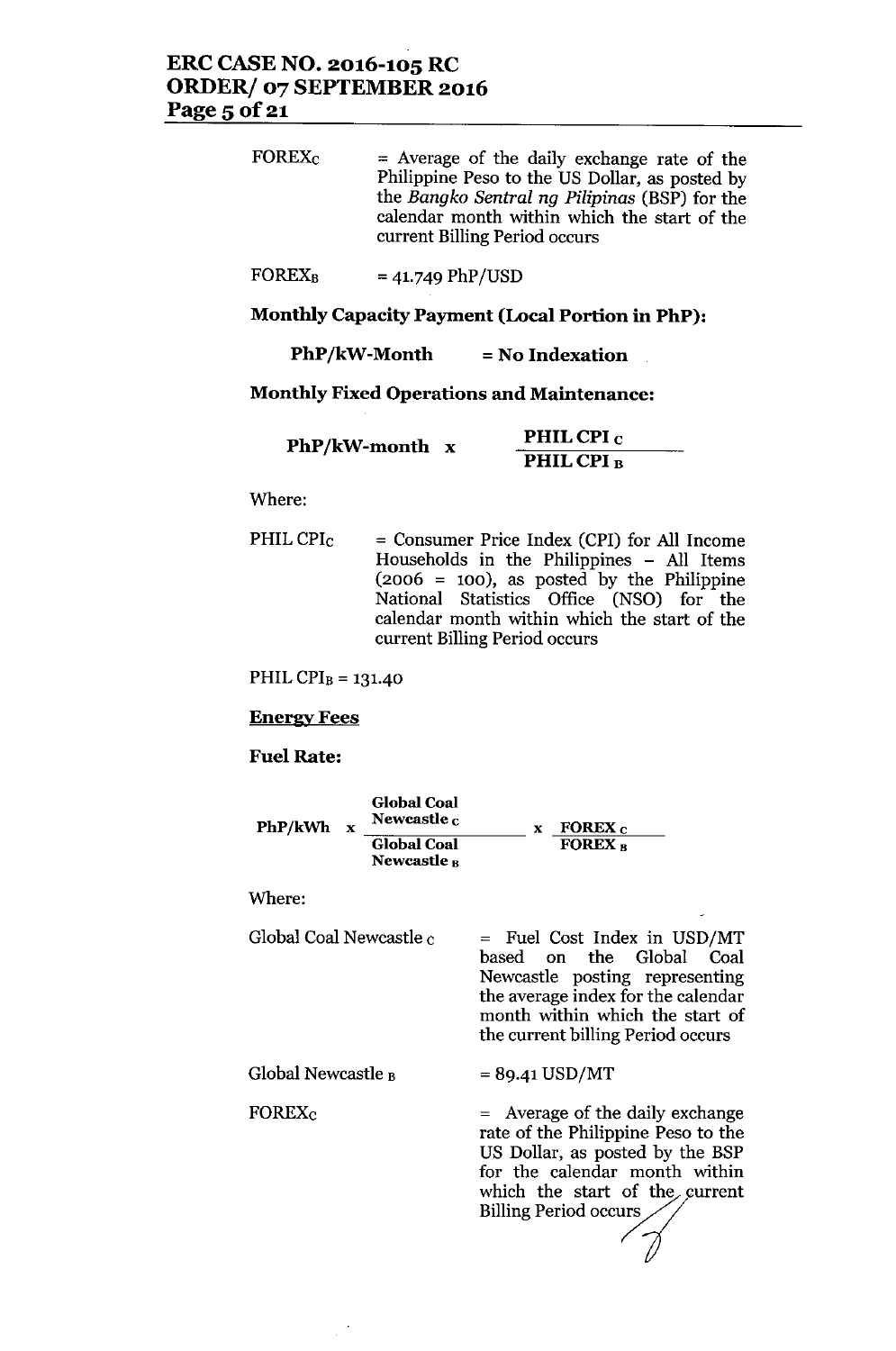| <b>FOREX<sub>B</sub></b> |                                           | $=41.749$ PhP/USD                                                                                                                                                                                                                       |
|--------------------------|-------------------------------------------|-----------------------------------------------------------------------------------------------------------------------------------------------------------------------------------------------------------------------------------------|
|                          | <b>Variable O&amp;M (Dollar Portion):</b> |                                                                                                                                                                                                                                         |
|                          | PhP/kWh x                                 | FOREX c x EPI AVE<br><b>FOREX R</b>                                                                                                                                                                                                     |
| Where:                   |                                           |                                                                                                                                                                                                                                         |
| FOREX <sub>c</sub>       |                                           | $=$ Average of the daily exchange<br>rate of the Philippine Peso to the<br>US Dollar, as posted by the BSP<br>for the calendar month within<br>which the start of the current<br><b>Billing Period occurs</b>                           |
| <b>FOREX<sub>B</sub></b> |                                           | $= 41.749$ PhP/USD                                                                                                                                                                                                                      |
| EP <sub>IAVE</sub>       |                                           | = Average Export Price Index<br>(EPI) for US, Japan and Europe                                                                                                                                                                          |
|                          |                                           | $\mathrm{JI_{C}}$ / $\mathrm{JI_{B}}$ + (USI <sub>C</sub> /USI <sub>B</sub> ) +<br>$=$ $\qquad$<br>$(EI_C/EI_B)]/3$                                                                                                                     |
| Where:                   |                                           |                                                                                                                                                                                                                                         |
| $_{\rm JIc}$             |                                           | = Japan EPI six (6) months<br>immediately preceding the<br>adjustment date, taken from the<br>International Financial Statistics<br>(IFS) published by the<br>International Monetary Fund<br>(IMF)                                      |
| $JI_B$                   |                                           | $= 93.93$                                                                                                                                                                                                                               |
| USIc                     |                                           | $=US$<br>EPI six<br>$(6)$ months<br>immediately preceding<br>the<br>adjustment date, taken from the<br>IFS published by the IMF                                                                                                         |
| $USI_B$                  |                                           | $= 91.70$                                                                                                                                                                                                                               |
| $_{\rm Elc}$             |                                           | $=$ EPI of a European country<br>agreed between the IPP Counter<br>Party and the IPP and notified to<br>the Administrator six (6) months<br>immediately preceding<br>the<br>adjustment date, taken from the<br>IFS published by the IMF |
|                          |                                           |                                                                                                                                                                                                                                         |

 $EI_B$  = 120.57 **Variable O&M** (Local Portion):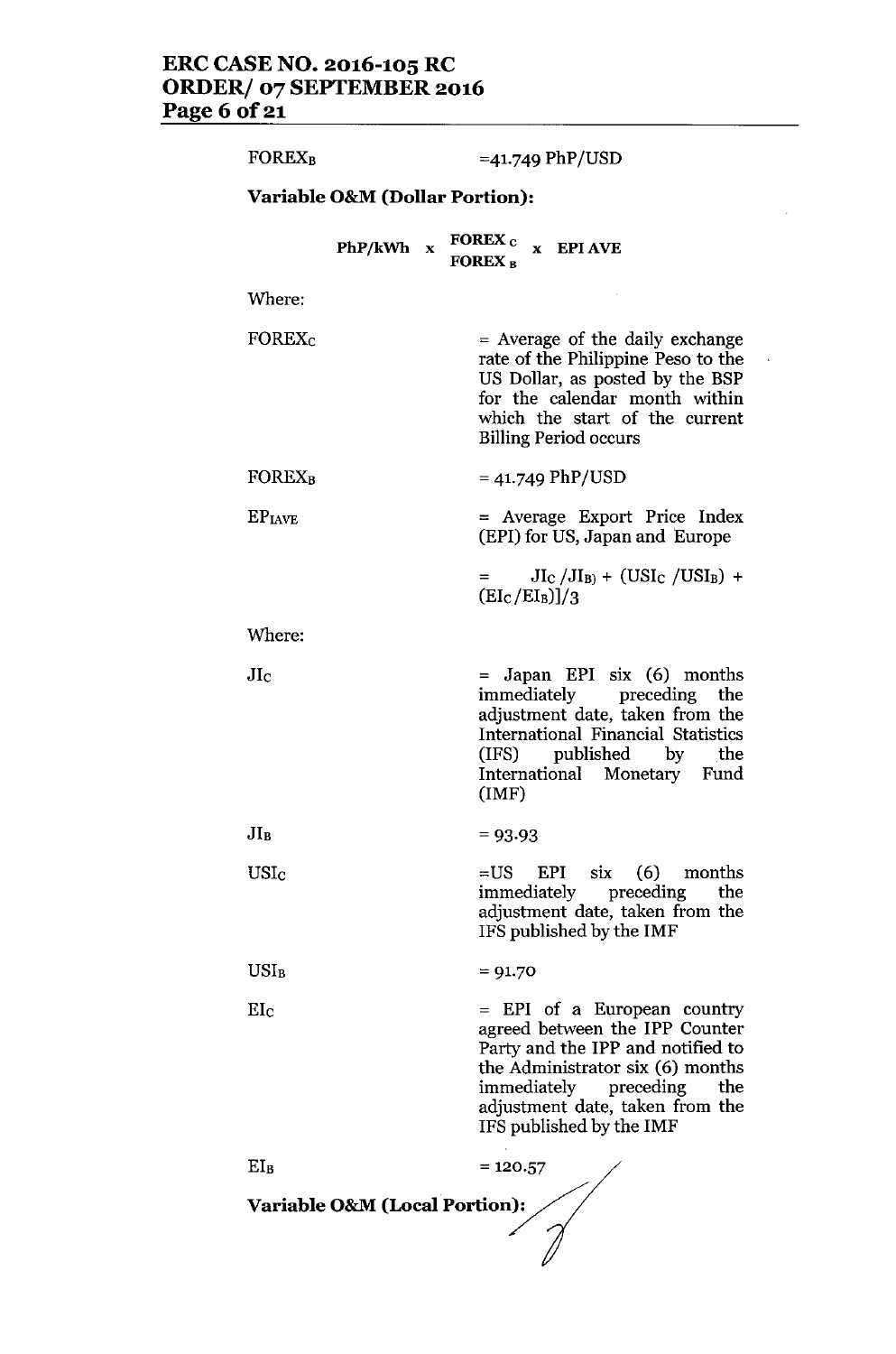$PhP/kWh$  x  $RPI_G$ RPIs

Where:

RPIc

=Retail Price Index for All Items (2000=100) in Metropolitan Manila six (6) months<br>immediately preceding the immediately preceding the adjustment date, as published by the NSO

#### RPh

=75.90

#### Base Indices:

| <b>Particulars</b>                | September 2012      |         |
|-----------------------------------|---------------------|---------|
| Global Coal Newcastle Price Index | USD/MT              | 89.41   |
| <b>FOREX Rate</b>                 | PhP/USD             | 41.749  |
| US CPI (1982-84=100)              | Fixed               | 231.407 |
| Philippine CPI (2006=100)         | Fixed               | 131.40  |
|                                   | <b>January 1994</b> |         |
| Japan EPI (2010=100)              | Fixed               | 93.93   |
| US EPI (2010=100)                 | Fixed               | 91.70   |
| Europe EPI (2005=100)             | Fixed               | 120.57  |
| Retail Price Index - Metro        | Fixed               | 75.90   |
| Manila (2000=100)                 |                     |         |

6.5 Other Charges. The Buyer shall bear all other costs and charges including but not limited to transmission line losses, line rental, site specific loss adjustments, and adjustments for mustrun units, among others;

6.6 Discounts. The Seller provides for both Prompt Payment Discount (PPD) and Collection Efficiency Discount (CED);

a) PPD. The Buyer may avail of the PPD equivalent to three percent (3%) of the total of the Capacity and Energy Fees components of the current power bill, provided that:

i. The Buyer has no arrears from previous power billings including the Security Deposit or any unpaid charges or penalties including VAT;

ii. The Buyer has submitted all necessary Bureau of Internal Revenue (BlR) Tax Certificates for all taxes withheld;

iii. The Buyer pays the power bill in full on or before the 10<sup>th</sup> day of the calendar month following the current Billing Period; and

iv. The Buyer complies with other policies and procedures as may be required by the Seller, subject to prior notification by the Seller to the Buyer;

 $b)$  CED. The Buyer shall be entitled to the following CED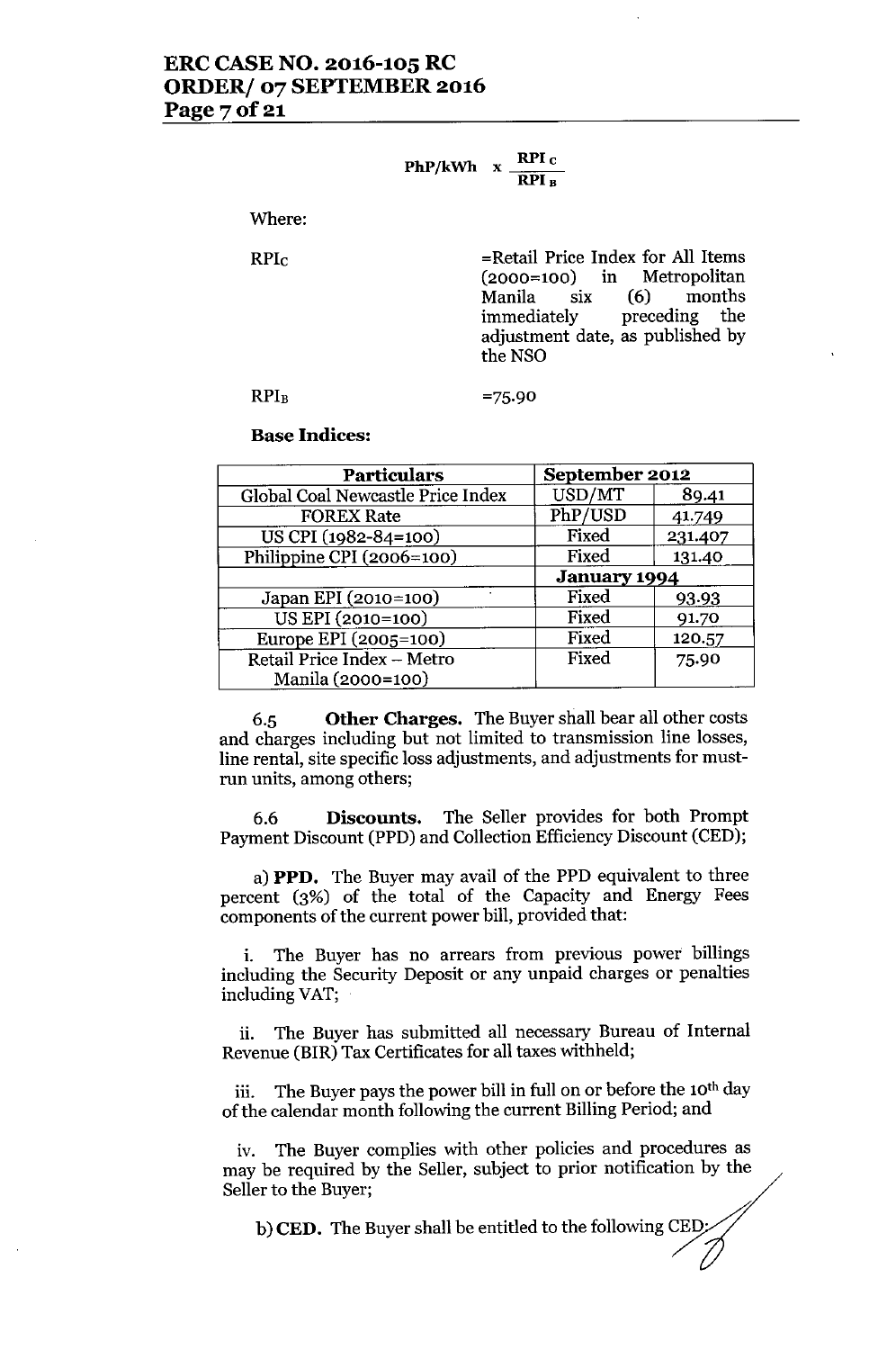| <b>Collection Efficiency Levels</b> | Discount, PhP/kWh |
|-------------------------------------|-------------------|
| Below 65%                           | None              |
| 66% to 75%                          | 0.05              |
| $76\%$ to 85%                       | 0.10              |
| 86% to 95%                          | 0.15              |
| 96% and above                       | 0.20              |

In order for the Buyer to avail of the CED, it must comply with the following conditions:

i. The Buyer has no outstanding obligations to the Seller from previous power bills including VAT; and

ii. The Buyer shall submit to the Seller: a copy of its Monthly Financial and Statistical Report (MFSR)/Collection Efficiency Report signed by its Finance Manager and General Manager, stamped "received" by the NEA; Audited Financial Statements (AFS) stamped "received" by the BIR (to be submitted to the Seller within three (3) calendar days from receipt of the BIR; zero (0)rated VAT certificates as updated monthly; and a duly accomplished CEDAvailment Form; and

6.7 Outages. The Seller shall not be obligated to deliver energy from the Power Plant during the Annual Outage Allowance of one thousand six hundred eighty (1,680) cumulative outage hours;

The Seller shall be allowed an additional Major Maintenance Outage Allowance of seven hundred twenty (720) cumulative outage hours once every five (5) years reckoned from the most recent Major Maintenance of each Unit of the Power Plant. The Seller is not obligated to deliver energy from the said Power Plant during the said Major Maintenance Outage;

Unutilized Outage Allowance or Major Maintenance Outage hours shall not be carried forward to any subsequent Contract Year; and

6.8 Replacement Power. To ensure the uninterrupted supply of energy to the Buyer during the Annual Outage Allowance or Major Maintenance Outage hours, the Seller may procure replacement energy from other sources, the cost of which shall be passed-on to the Buyer;

#### Rate Impact on ISECO's Overall Generation Rate

7. The indicative rate impact on ISECO's overall generation rate with and without the supply from SMEC are as follows:

| <b>PERIOD</b> | <b>WITHOUT SMEC</b><br>(PHP/KWH) | <b>WITH SMEC</b><br>(PHP/KWH) | <b>INCREASE/</b><br>(DECREASE)<br>(PHP/KWH) |
|---------------|----------------------------------|-------------------------------|---------------------------------------------|
| April 2014    | 7.712                            | 6.146                         | 1.566                                       |
| May 2014      | 5.143                            | 4.510                         | 0.634                                       |
| June 2014     | 5.092                            | 4.454                         | 0.638                                       |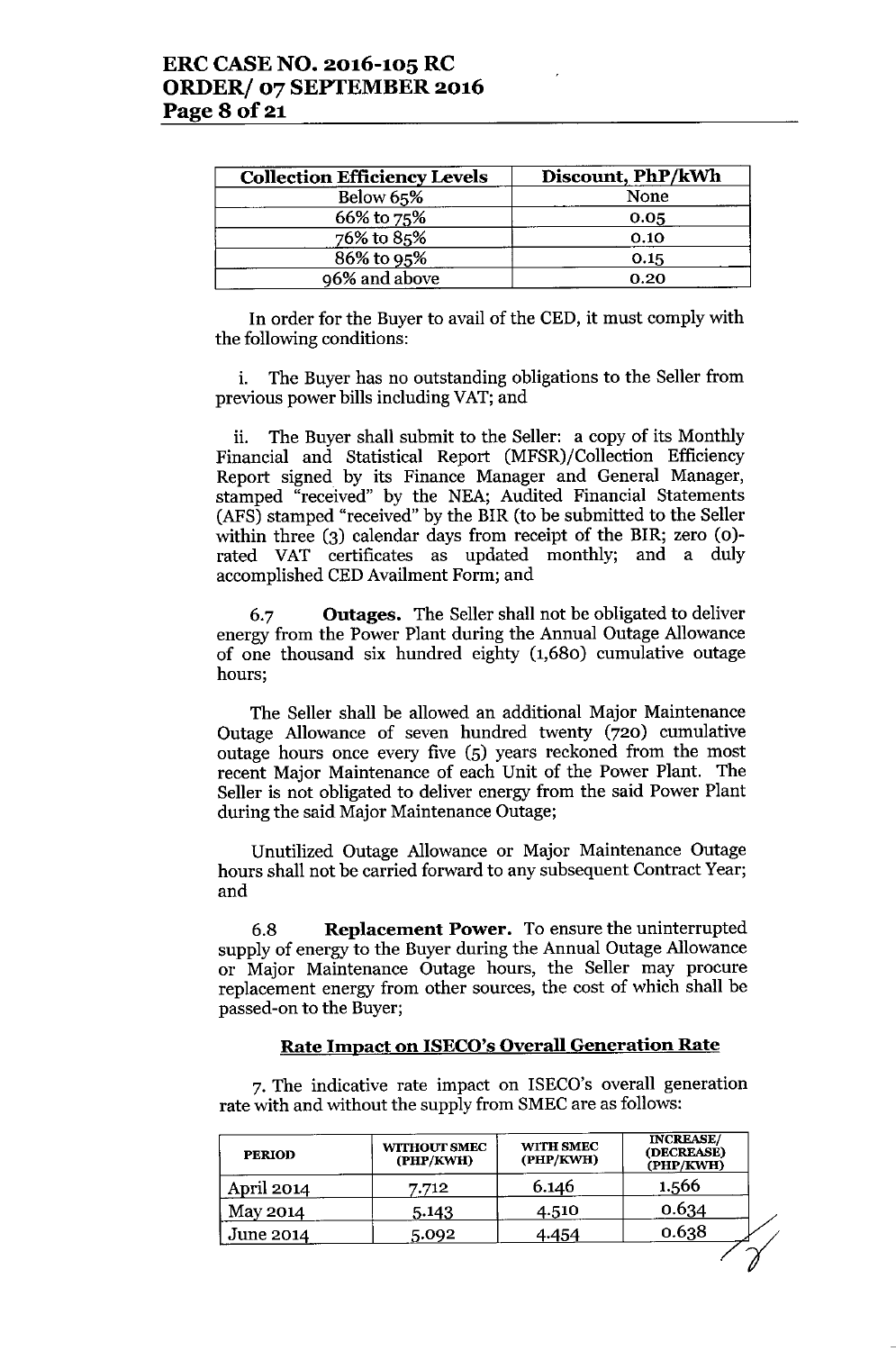## ERC CASE NO. 2016-105 RC ORDER/ 07 SEPTEMBER 2016 Page 9 of 21

| Jul <u>y 2014</u> | <u>5.874</u> | 5.231        | 0.643   |
|-------------------|--------------|--------------|---------|
| August 2014       | 5.293        | <u>4.798</u> | 0.495   |
| September 2014    | <u>5.133</u> | 4.667        | 0.466   |
| October 2014      | 5.001        | 4.623        | 0.378   |
| November 2014     | 4.089        | 4.112        | (0.024) |
| December 2014     | 3.087        | 3.401        | (0.314) |
| January 2015      | 3.504        | 3.609        | (0.105) |
| February 2015     | 5.272        | 4.991        | 0.281   |
| Mar 2015          | 5.441        | 5.156        | 0.285   |
| April 2015        | <u>3.996</u> | <u>4.236</u> | (0.240) |
| May 2015          | <u>4.338</u> | 4.297        | 0.041   |
| June 2015         | 4.829        | 4.452        | 0.377   |
| July 2015         | 5.296        | <u>4.525</u> | 0.771   |
| August 2015       | 4.657        | 4.517        | 0.140   |
| September 2015    | 3.884        | 4.074        | (0.189) |
| October 2015      | 3.636        | <u>3.894</u> | (0.258) |
| November 2015     | 4.030        | 4.231        | (0.201) |
| December 2015     | 4.034        | 4.296        | (0.262) |
| January 2016      | 4.016        | 4.416        | (0.400) |
| February 2016     | 2.978        | 3.179        | (0.201) |

| <b>PARTICULARS</b>                              | <b>KWH</b>  | <b>AMOUNT</b><br>(PHP) | <b>AVERAGE</b><br><b>RATE</b><br>(PHP/KWH) |
|-------------------------------------------------|-------------|------------------------|--------------------------------------------|
| <b>Total Energy</b><br>Purchased                | 482,444,644 |                        |                                            |
| <b>Generation Charge</b><br><b>Without SMEC</b> |             | 2,231,678,265.52       | 4.626                                      |
| <b>Generation Charge</b><br>With SMEC           |             | 2,136,137,642.18       | 4.428                                      |
| <b>Reduction in</b><br><b>Generation Rate</b>   |             | 95,540,623.34          | (0.198)                                    |

8. Environmental Compliance Certificate (ECC). On 8 November 2004, the Department of Environment and Natural Resources (DENR) issued an ECC with Reference No. 9406-003- 206 to Pangasinan Electric Corporation (PEC) for the 1,200 MW Sual Coal-fired Power Project located at Sitios Bangayao, Buyog and Pao of Barangay Pangascasan, Sual, Pangasinan covering 280 hectares land area;

9. Board of Investments (BOI) Certificate. On 26 January 2011, the Power Plant Project was registered with the BOI which issued Certificate of Registration No. 2011-024;

10. Certificate of Compliance (COC). On 20 April 2009, the Honorable Commission issued a COC registered under the name of Team Sual for its 1,294 MW Coal-Fired Thermal Power Plant. The said COC was a renewal of the previously issued COC on 17 December 2003 under the name of the power plant's former owner, Mirant Sual Corporation.

Compliance with the Pre-filing Requirements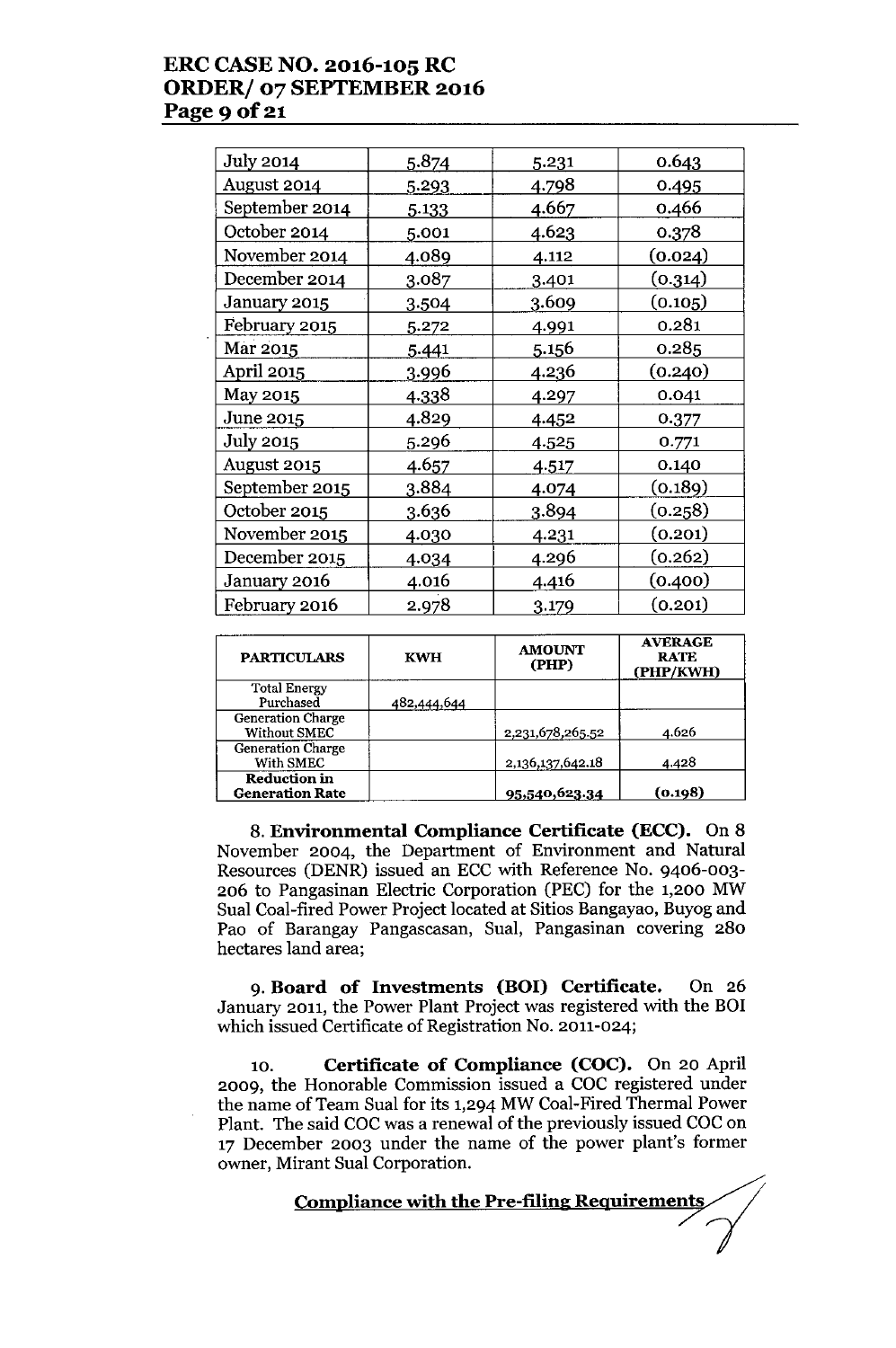# **ERC CASE NO. 2016-105 RC ORDER/ 07 SEPTEMBER 2016** Page 10 of 21

11. Copies of the foregoing documents and/or information are attached to the Joint Application as annexes and momation are attached to<br>made integral parts hereof:

| Annex         | Documents/Information                          |  |
|---------------|------------------------------------------------|--|
| A             | <b>SMEC's Articles of Incorporation</b>        |  |
| $\bf{B}$      | SMEC's Certificate of Registration issued      |  |
|               | by the Securities and Exchange                 |  |
|               | <b>Commission (SEC)</b>                        |  |
| $\mathbf C$   | <b>SMEC's Latest General Information Sheet</b> |  |
|               | (GIS)                                          |  |
| D             | SMEC's Certificate of Registration with the    |  |
|               | BOI                                            |  |
| E             | ECC issued by the DENR for the Sual Coal-      |  |
|               | <b>Fired Thermal Power Plant</b>               |  |
| $\mathbf F$   | ISC entered into by and between ISECO          |  |
|               | and SMEC                                       |  |
| G and         | Details of the ISC:                            |  |
| <b>Series</b> |                                                |  |
|               | <b>Executive Summary</b>                       |  |
|               |                                                |  |
|               | Sources of Funds/Financial Plans               |  |
|               | Debt/Equity Ratio                              |  |
|               | Project Cost                                   |  |
|               | Computation of Return on Investment            |  |
|               | (ROI)/Weighted Average Cost of Capital         |  |
|               | (WACC)                                         |  |
|               | Certification from the Bank/Lending            |  |
|               | Institution specifying the principal           |  |
|               | amortization, term and interest during the     |  |
|               | cooperation period of the loan agreement       |  |
|               | <b>Purchased Power Rate</b>                    |  |
|               | Breakdown of the base prices                   |  |
|               | Sample Computation of Power Rates with         |  |
|               | the supporting documents on the                |  |
|               | assumptions taken                              |  |
|               | Rate Impact Study/Simulation                   |  |
|               | Statement of impact on the overall rates of    |  |
|               | ISECO once the contract is approved            |  |
|               | Basis/Rationale of indexation and level of     |  |
|               | indexation                                     |  |
|               |                                                |  |
|               | <b>Cash Flow</b>                               |  |
|               | <b>Initial Costs</b>                           |  |
|               | <b>Breakdown of Operating and Maintenance</b>  |  |
|               | expenses                                       |  |
|               | Minimum Energy Off-take (MEOT)                 |  |
| H             | Details of the Power Rate Calculations and     |  |
|               | Financial Model (Confidential)                 |  |
| $I, I-1$      | Contracts for the Supply, Construction and     |  |
| and I-2       | Supervision for the Power Plant                |  |
|               | (Confidential)                                 |  |
| J             | Details of the Fuel Procurement Process        |  |
| K             | Transmission Service Agreement (TSA)           |  |
|               |                                                |  |
|               |                                                |  |
|               |                                                |  |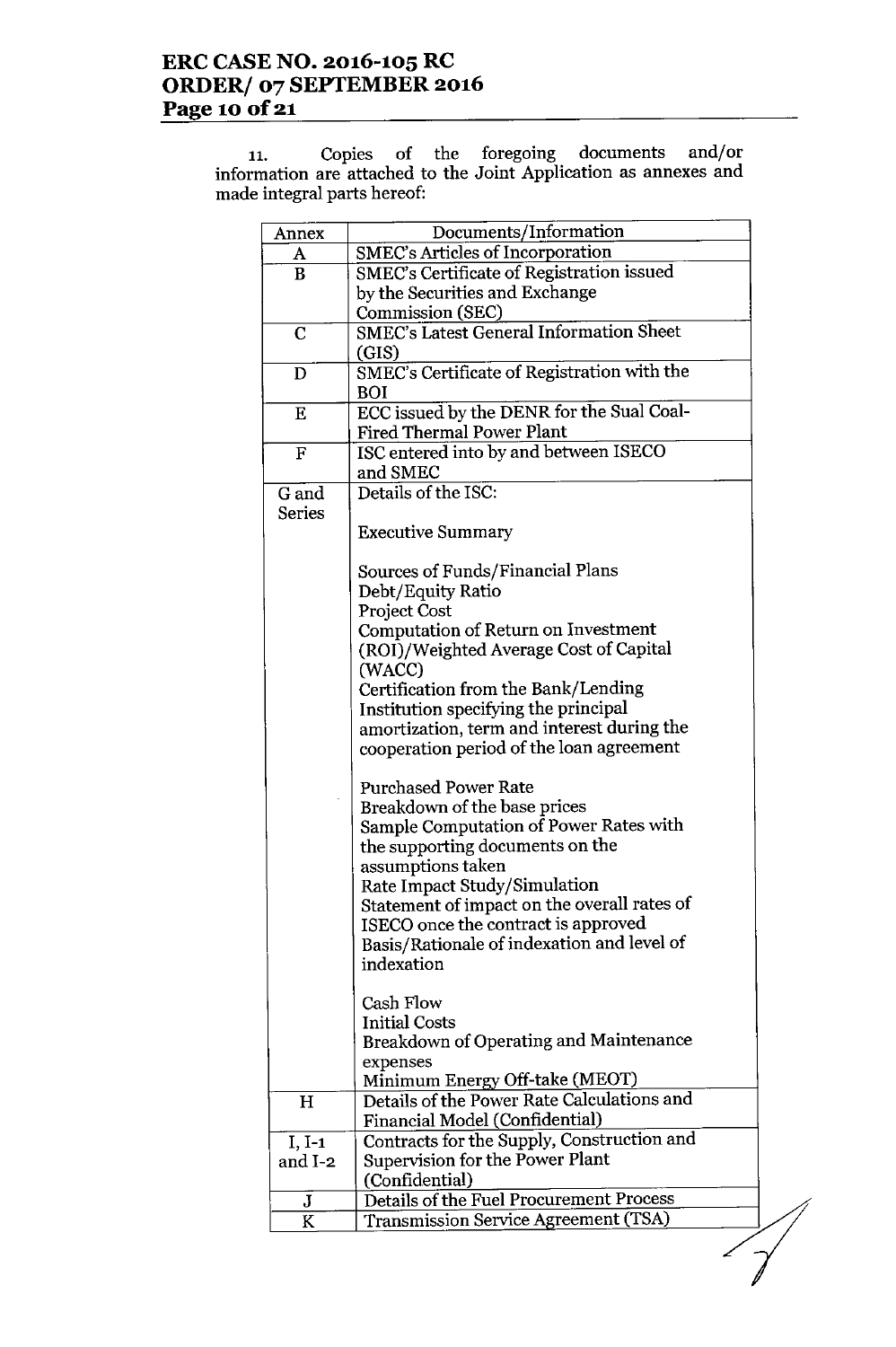# **ERC CASE NO. 2016-105 RC ORDER/ 07 SEPTEMBER 2016 Page 11**of 21

|               | between the National Grid Corporation of<br>the Philippines (NGCP) and ISECO |
|---------------|------------------------------------------------------------------------------|
| L and         | Acknowledgment receipts by the                                               |
| <b>Series</b> | Sangguniang Pambayan of Santiago, the                                        |
|               | Sangguniang Panlalawigan of Ilocos Sur,                                      |
|               | and the Sangguniang Panlungsod of                                            |
|               | Mandaluyong City, of copies of the Joint                                     |
|               | Application (including annexes)                                              |

12. Further, in compliance with Article VI, Sections 1 and 2 of the Honorable Commission's *Guidelines for the Recovery of Costsfor the Generation Component of the Distribution Utilities' (DU) Rates,* copies of the foregoing are, likewise, attached to the Joint Application as annexes and made integral parts hereof:

| Annex            | Documents/Information                               |  |  |
|------------------|-----------------------------------------------------|--|--|
| N                | Relevant technical and economic characteristics     |  |  |
|                  | of the generation capacity, installed capacity,     |  |  |
|                  | mode of operation, and dependable capacity          |  |  |
| $\mathbf O$      | Costs analysis of the proposed pricing              |  |  |
|                  | provisions of the ISC                               |  |  |
| P and            | Details of the Competitive Selection Process        |  |  |
| <b>Series</b>    | (CSP) undertaken by ISECO leading to the            |  |  |
|                  | selection of SMEC as its supplier, including        |  |  |
|                  | invitations to participate and submit proposals,    |  |  |
|                  | Terms of Reference (TOR), proposals and/or          |  |  |
|                  | tender offers received by ISECO, ISECO's            |  |  |
|                  | Special Bids and Awards Committee (SBAC)            |  |  |
|                  | Evaluation Report; ISECO's Board Resolution         |  |  |
|                  | confirming the said SBAC Evaluation Report,         |  |  |
|                  | and the Notice of Award to SMEC                     |  |  |
| Q and            | Details of the interconnection facility of the Sual |  |  |
| <b>Series</b>    | <b>Coal-Fired Thermal Power Plant</b>               |  |  |
| $\mathbf R$      | <b>ISECO's latest Distribution Development Plan</b> |  |  |
|                  | (DDP) and Load Forecast Projections                 |  |  |
| S                | Demand Side Management (DSM) Program that           |  |  |
|                  | could be implemented by ISECO if approved by        |  |  |
|                  | the Honorable Commission                            |  |  |
| $\overline{T}$   | <b>SMEC's latest Audited Financial Statements</b>   |  |  |
|                  | (AFS), Balance Sheet, Income Statement, and         |  |  |
|                  | <b>Statement of Cash Flows</b>                      |  |  |
| $\overline{T-1}$ | Bank Certification of Long-term Loans,              |  |  |
|                  | including Schedule of Original Loan (principal      |  |  |
|                  | amount, interest payable and term of the loan)      |  |  |
|                  | and Updated Balances (principal amount,             |  |  |
|                  | interest payable and penalties, if any and          |  |  |
|                  | remaining term of the loan)                         |  |  |
| $T-2$            | Operating Expenses for the Power Plant and          |  |  |
|                  | General and Administrative Expense                  |  |  |
| $T-3$            | Certification from the engine manufacturer or       |  |  |
|                  | SMEC of the net heat rate in liters per kWh         |  |  |
| $T-4$            | Simulation on the number of operating units         |  |  |
|                  | necessary to meet the MEOT and/or additional        |  |  |
|                  | energy/demand requirements of ISECO                 |  |  |
| $T-5$            | Potential Cost (absolute amounts and                |  |  |
|                  |                                                     |  |  |
|                  |                                                     |  |  |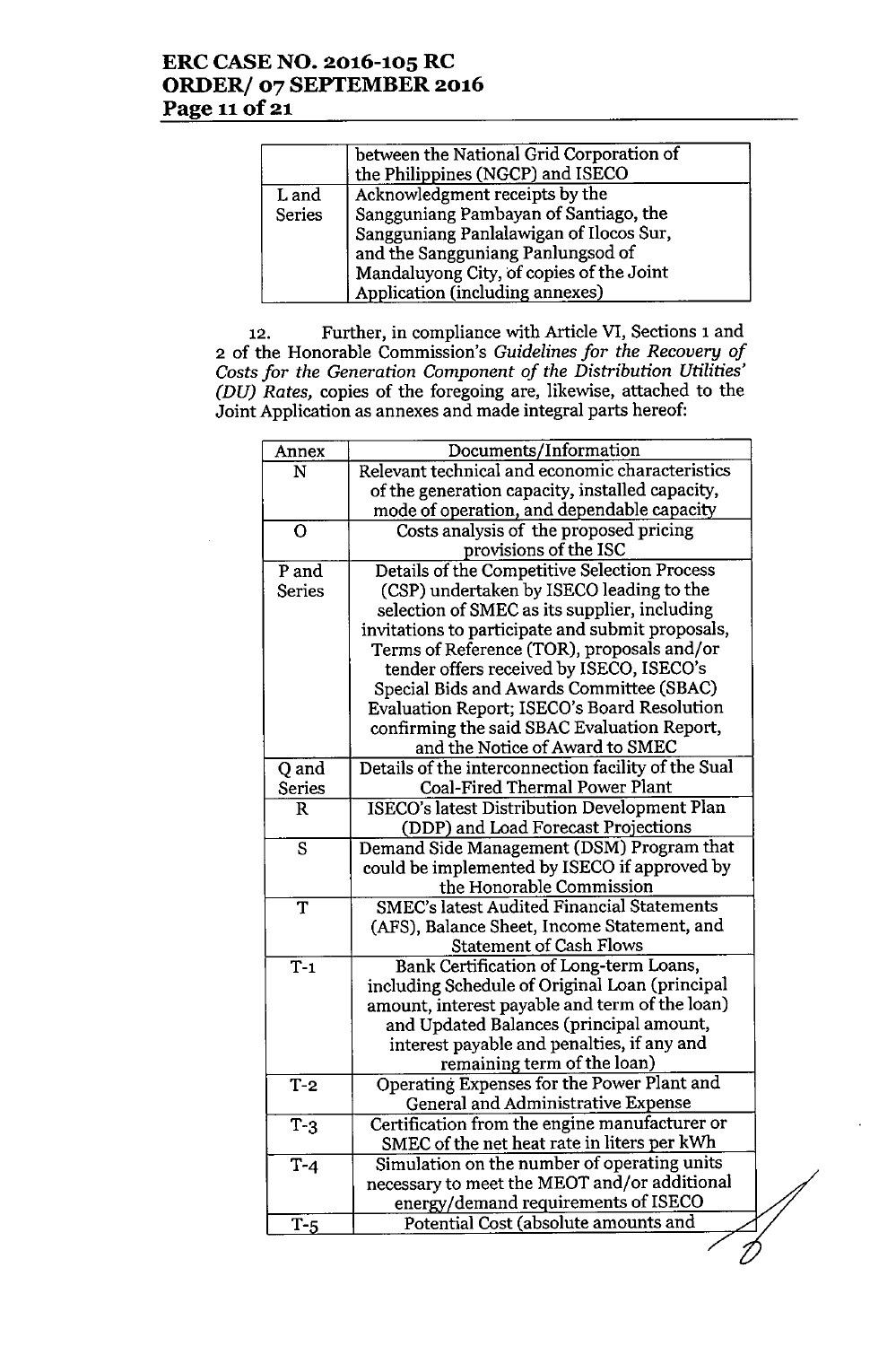## **ERC CASE NO. 2016-105 RC ORDER/ 07 SEPTEMBER 2016 Page 12** of 21

|   | PhP/kWh) of Ancillary Services as and when<br>SMEC or ISECO is connected to the main grid |
|---|-------------------------------------------------------------------------------------------|
| Н | Judicial Affidavit in support of the motion for<br>provisional authority                  |

13. Furthermore, the Joint Application is consistent and in accordance with the first (1st) and fifth (5th) *"Whereas clauses"* of the Department of Energy (DOE) Circular No. 2003-12-11 which are quoted hereunder:

"WHEREAS, Section 2 of Republic Act No. 9136, also known as the Electric Power Industry Reform Act of 2001 or EPIRA, declared as a policy of the State, among others, [to ensure the quality, reliability, security and affordability of the supply of electric power;" *(first "whereas clause", Department of Energy Circular No. 2003-12-11. Underscoring supplied.)*

"WHEREAS, pursuant to Section 23 of EPIRA, all distribution utilities, as defined in the law, SHALL HAVE THE OBLIGATION TO SUPPLY ELECTRICITY IN THE LEAST COST MANNER TO ITS CAPTIVE MARKET subject to the collection of retail rate duly approved by the Energy Regulatory Commission;" *(fifth "whereas clause", ibid. Underscoring supplied.)*

14. The Joint Application is, likewise, consistent with Section 1 of the same Department Circular which declares as State policy, that:

"All distribution utilities must henceforth take cognizance and assume full responsibility to forecast, assure and contract for the supply of electric power in the respective franchise areas to meet their obligations as a distribution utility." *(Underscoring supplied.)*

15. Byway of emphasis, Resolution No. 21, Series of 2005 of the Honorable Commission dated 19 October 2005 had directed all Distribution Utilities (DUs) "to enter into future bilateral power supply contract with power producers to be subjected to a review by the Commission." *(Underscoring supplied.)*

16. The ISC with SMEC was made to ensure the continuous supply of power to ISECO and due to the former's competitive pricing structure and other favorable terms of its contract, which will redound to the benefit of the latter and its endconsumers in terms of reliable and affordable power supply;

### **Allegations in Support** of the **Motion for Provisional Authority**

17. ISECO and SMEC replead the foregoing allegations in support of their prayer for the immediate issuance of provisional authority, anchored on the following grounds:

17.1 Considering the current limitations on the available capacity in the Luzon Grid, ISECO must source power from SMEC 17.1 Considering the current limitations on the available capacity in the Luzon Grid, ISECO must source power from SMEC immediately to avoid power outage in its franchise area. As such, it

,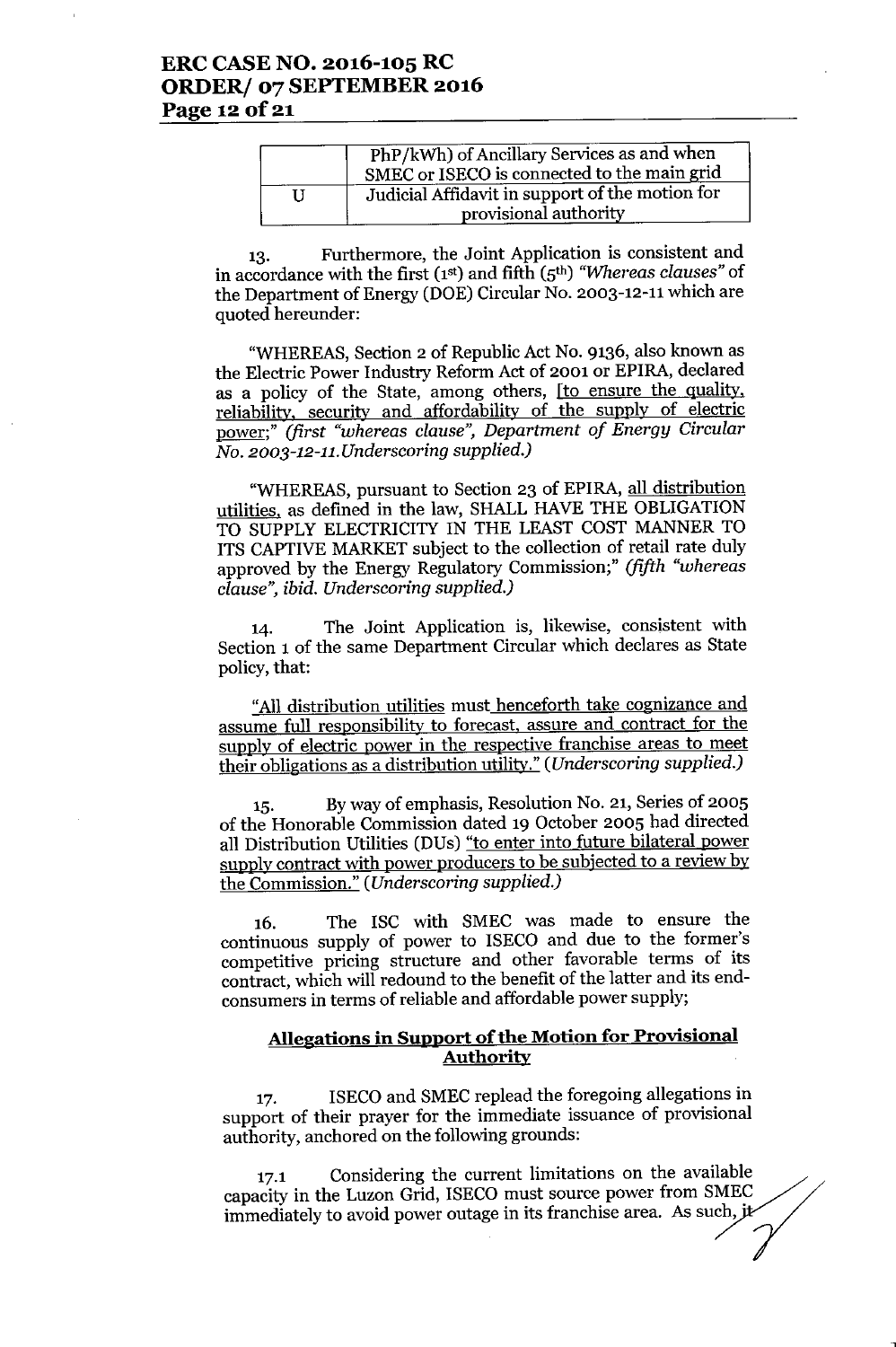was constrained to implement the ISC under the belief that it will redound to the benefit of its member-consumers considering that the rates therein are lower than the Commission-approved National Power Corporation - Time-of-Use (NPC-TOU) rates;

17.2 Per its Actual/Forecasted Load Data and DDP, ISECO is undergoing a significant increase and is expecting a further increase in its energy requirements due to a growth in the total demand of its member-consumers; and

17.3 Without the supply of SMEC, ISECO will be exposed to the unpredictable and expectedly higher prices in the WESM or worse, be unable to supply the required energy to its franchise area resulting in total blackout;

18. In the interest of the public, there is a necessity for the immediate and provisional approval of the Joint Application in order that there will be no undue disruption in the power supply to ISECO's member-consumers;

19. It bears stressing that pursuant to Rule 14, Section 3 of the Honorable Commission's Rules of Practice and Procedure, the Honorable Commission may issue a provisional authority pending approval of the Joint Application, to wit:

*"Section 3.Action* on *the Motion. - Motions for provisional authority* or interim *relief may be* acted *upon with* or *without hearing.* The Commission *shall act* on *the motion* on *the basis of the allegations of the application* or *petition and supporting* documents *and other evidences that applicant* or *petitioner has submitted and the comments* or *opposition filed by any interested person, if there be any."* (Emphasis provided.)

20. To emphasize the necessity of the foregoing allegations, a judicial affidavit in support of the motion for provisional authority is attached to the Joint Application as Annex U" and made an integral part hereof;

### Allegations in Support of the Confidential Treatment of Annexes "H", and "I", "I-1", and "I-2"

21. Rule 4 of the Honorable Commission's Rules of Practice and Procedure provides that ISECO and SMEC may request that information may not be disclosed;

22. SMEC prays for the confidential treatment of the information contained in the following annexes, and not disclosed except to the officers and staff of the Honorable Commission and its staff:

| Annex          | Documents and/or Information               |  |
|----------------|--------------------------------------------|--|
|                | Details of the Power Rate Calculations and |  |
|                | Financial Model (Confidential)             |  |
| I. I-1 and I-2 | Contracts for the Supply, Construction and |  |

 $\langle \rangle$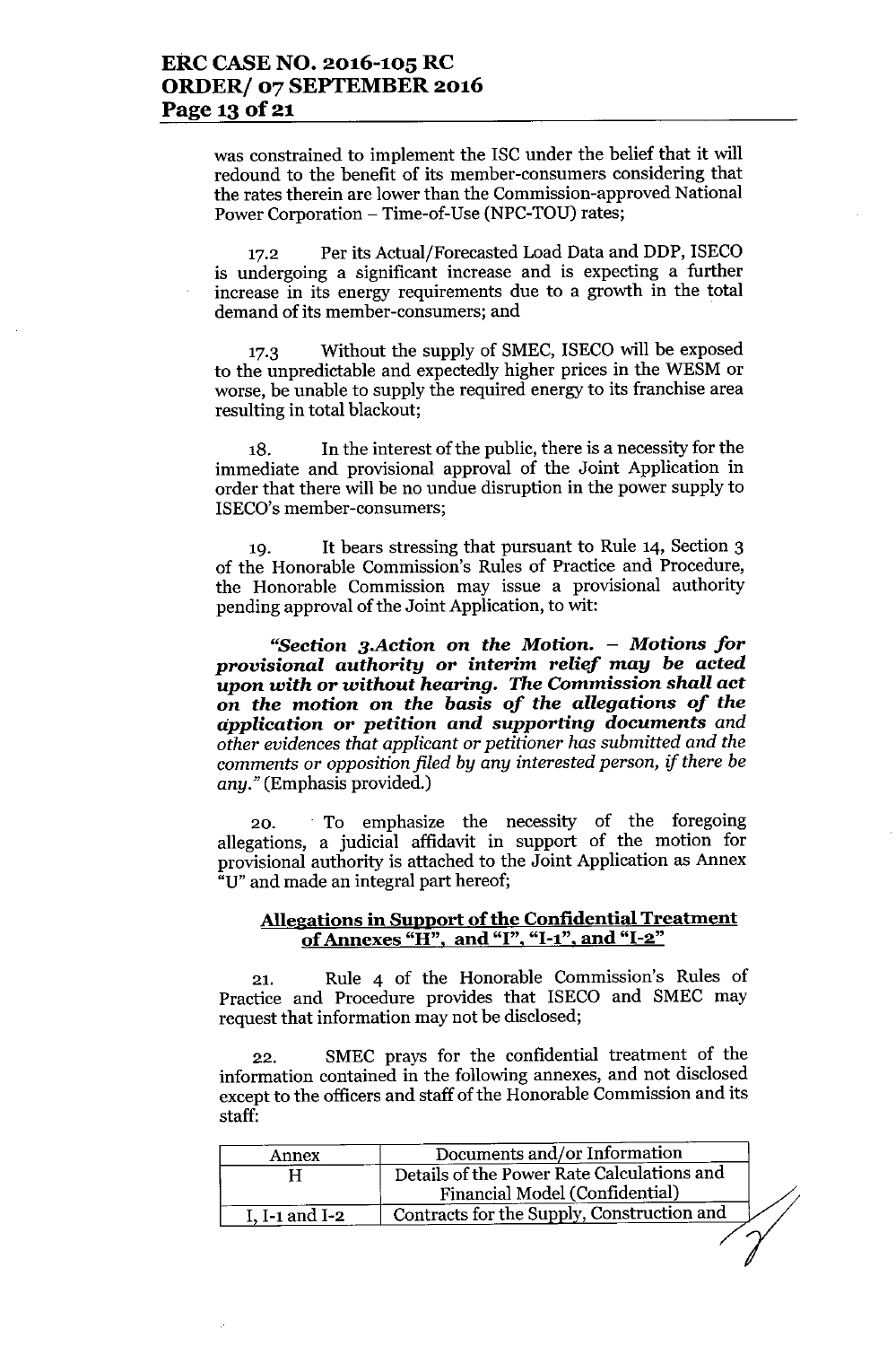## ERC CASE NO. 2016-105 RC ORDER/ 07 SEPTEMBER 2016 Page 14 of 21

| Supervision for the Power Plant |
|---------------------------------|
| (Confidential)                  |

23. Annex "H" contains the details of SMEC's power rate calculations and financial model as well as the manner by which these were derived. These information are proprietary in nature and should be protected as trade secrets as contemplated by law and jurisprudence. In the case of*Air Philippines Corporation vs. Pennswel1, Inc.',* the Supreme Court defined a trade secret, as follows:

"A trade secret may consist of any formula, pattern, device, or compilation of information that:  $(1)$  is used in one's business; and (2) gives the employer an opportunity to obtain an advantage over competitors who do not possess the information. Generally, a trade secret is a process or device intended for continuous use in the operation of the business, for example, a machine or formula, but can be a price list or catalogue or specialized customer list. It is indubitable that trade secrets constitute proprietary rights. The inventor, discoverer, or possessor of a trade secret or similar innovation has rights therein which may be treated as property, and ordinarily an injunction will be granted to prevent the disclosure of the trade secret by one who obtained the information "in confidence" or through a "confidential relationship". American jurisprudence has utilized the following factors to determine if an information is a trade secret, to wit:

(1) the extent to which the information is known outside of the employer's business;

(2) the extent to which the information is known by employees and others involved in the business;

(3) the extent of measures taken by the employer to guard the secrecy of the information;

(4) the value of the information to the employer and to competitors;

(5) the amount of effort or money expended by the company in developing the information; and

(6) the extent to which the information could be easily or readily obtained through an independent source."(citations *omitted, emphasis supplied)*

24. The interest of the consuming public is sufficiently protected by the review and evaluation of the rates under the ISC by the Honorable Commission, without the need to disclose the contents of **Annex "H"**. The reasonableness and transparency of the prices of electricity is to be assured by the Honorable 24. The interest of the consuming public is sufficiently protected by the review and evaluation of the rates under the ISC by the Honorable Commission, without the need to disclose the contents of **Annex "H"**. The reasonab

<sup>&</sup>lt;sup>1</sup> G.R. No. 172835, December 13, 2007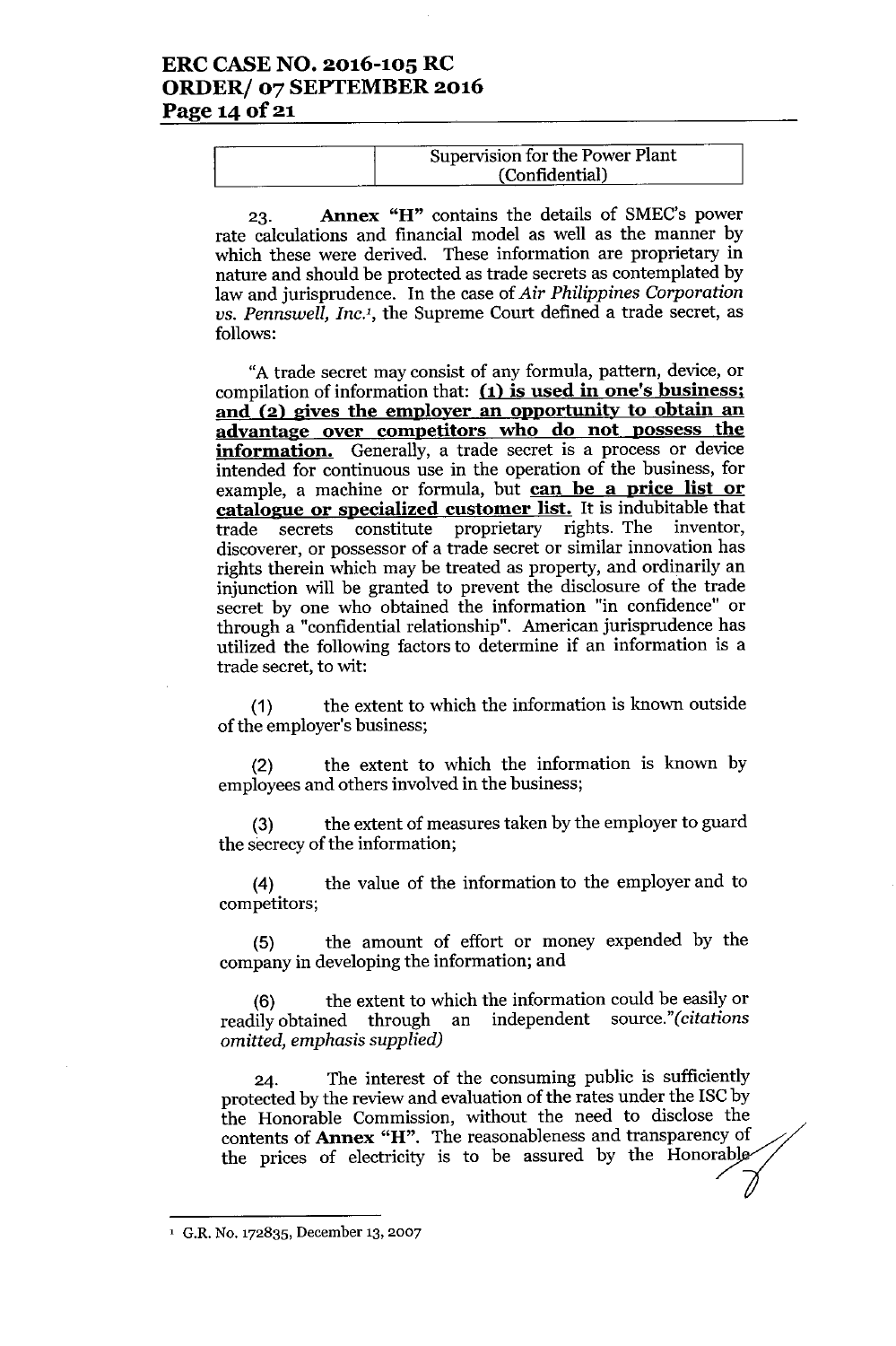Commission through its own review and verification of SMEC's operating costs and expenses;

25. More importantly, SMEC's competitors, should they obtain the information in Annex "H", will gain undue advantage thereon and have the opportunity to use the same in their operations. The negotiating power of SMECwith parties it plans to contract with or who it is currently doing business with, will clearly be thwarted if it is compelled to disclose such information;

26. Further, Annexes "I", "1-1", and "1-2" pertain to the Supply, Construction, and Supervision Contracts, respectively, for the Power Plant. These contracts have counter-parties who are not parties to the Joint Application. They contain highly technical designs, drawings and other information which are the intellectual property and trade secrets of the counter-parties, and therefore should not be disclosed to the public. ISECO and SMEC, likewise, pray for the confidential treatment of Annexes "I", "I-1", and "I-2", under the same premises above; and

27. Accordingly, ISECO and SMEC submit one (1) copy each of Annexes "H", "I", "I-1", and "I-2", in a sealed envelope, with the said envelope and each page of the documents and/or information stamped with the word *"Confidential".*

#### **Prayer**

WHEREFORE, the foregoing premises considered, the Joint Applicants Ilocos Sur Electric Cooperative, Incorporated (ISECO) and San Miguel Energy Corporation (SMEC) most respectfully pray that the Honorable Commission:

1. Pending hearing, ISSUE an Order provisionally approving the Joint Application and the ISC thereby authorizing ISECO and SMEC to immediately implement the rate structures therein;

2. ISSUE an Order treating Annexes "H", "I", "1-1", and "1-2", and all the information contained therein as confidential, directing their non-disclosure to persons other than the officers and staff of the Honorable Commission, **continuously protecting** the said information from public disclosure by maintaining the same separate and apart from the records of the case, and ensuring that these are not divulged to unauthorized persons, pursuant to Rule 4 of its Rules of Practice and Procedure; and

3. After due notice and hearing, ISSUE a Decision approving the Joint Application and the ISC between ISECO and SMEC, and authorizing ISECO to charge and collect the fees therein from its member-consumers.

Other reliefs just and equitable under the premises are likewise, prayed for.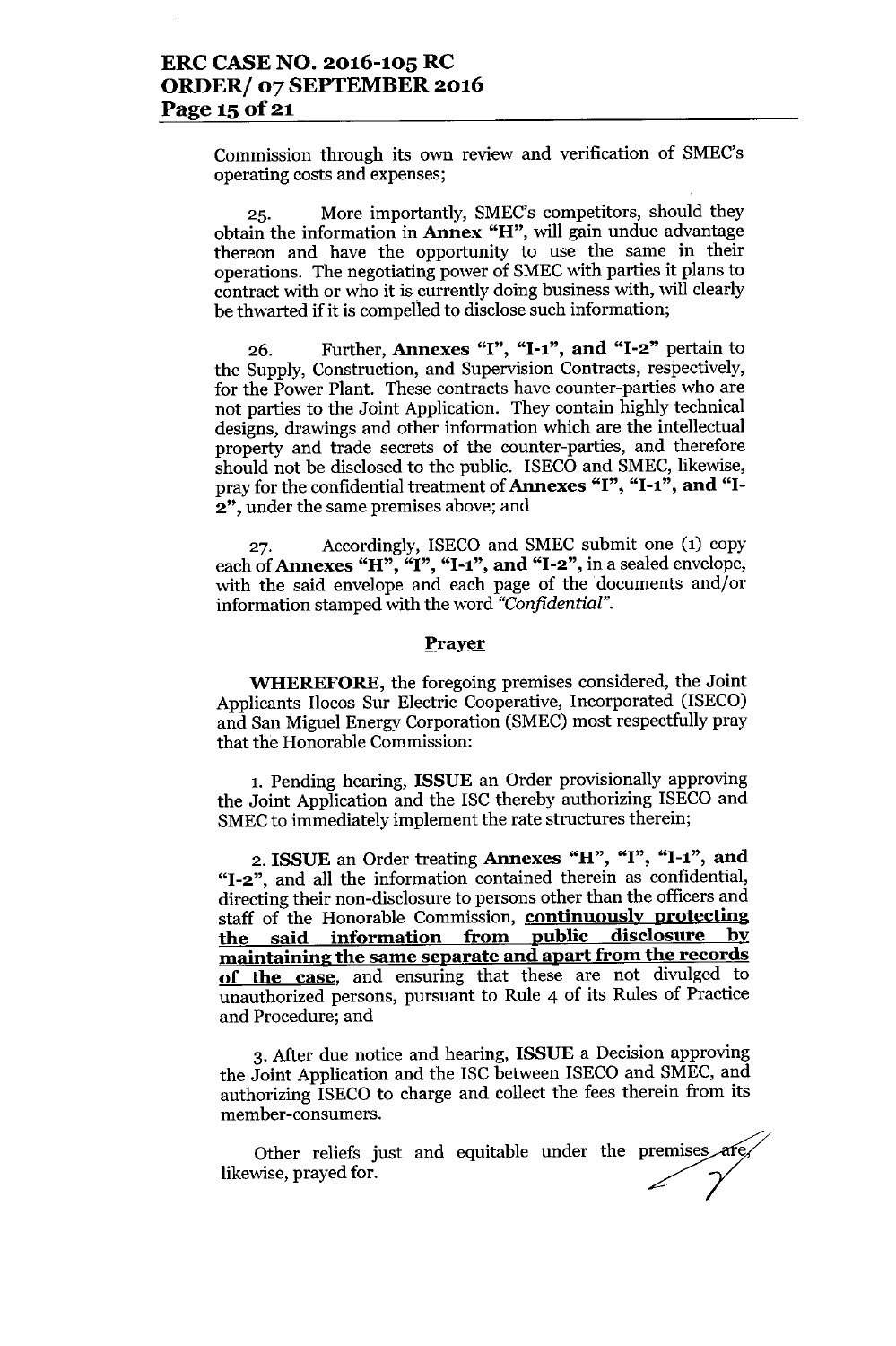Finding the said Application sufficient in form and substance with the required fees having been paid, the same is hereby set for determination of compliance with the jurisdictional requirements, expository presentation, Pre-trial Conference, and presentation of evidence on **25 October 2016 at one o'clock in the afternoon (1:00 P.M.), at ISECO's Principal Office at Bigbiga, Santiago, Ilocos Sur.**

Applicants ISECO AND SMEC are hereby directed to cause the publication of the attached Notice of Public Hearing in two (2) newspapers of nationwide circulation in the Philippines at their own expense, twice (2X) within two (2) successive weeks, the dates of publication not being less than seven (7) days apart and the date of the last publication to be made not later than ten (10) days before the date of the scheduled initial hearing. They are also directed to inform the consumers within the franchise area of ISECO, by any other means available and appropriate, of the filing of the Application, its reasons therefor, and of the scheduled hearing thereon.

Let copies of the Application, this Order, and the attached Notice of Public Hearing be furnished the Office of the Solicitor General (OSG), the Commission on Audit (COA), and the Committees on Energy of both Houses of Congress. They are hereby requested, if they so desire, to send their duly authorized representatives at the scheduled hearing.

Likewise, let copies of this Order and the attached Notice of Public Hearing be furnished the Offices of the Provincial Governors, the City and Municipality Mayors, and the Local Government Unit (LGU) legislative bodies within MERALCO's franchise area for the appropriate posting thereof on their respective bulletin boards.

Applicants ISECO AND SMEC are hereby directed to furnish all those making requests therefor with copies of the Application and its attachments, subject to reimbursement of reasonable photocopying costs.

On the date of the initial hearing ISECO must submit to the Commission its written Compliance with the jurisdictional requirements attaching therewith, methodically arranged and duly marked, the evidence on the actual posting and publication of the Notice of Public Hearing consisting of certifications issued to that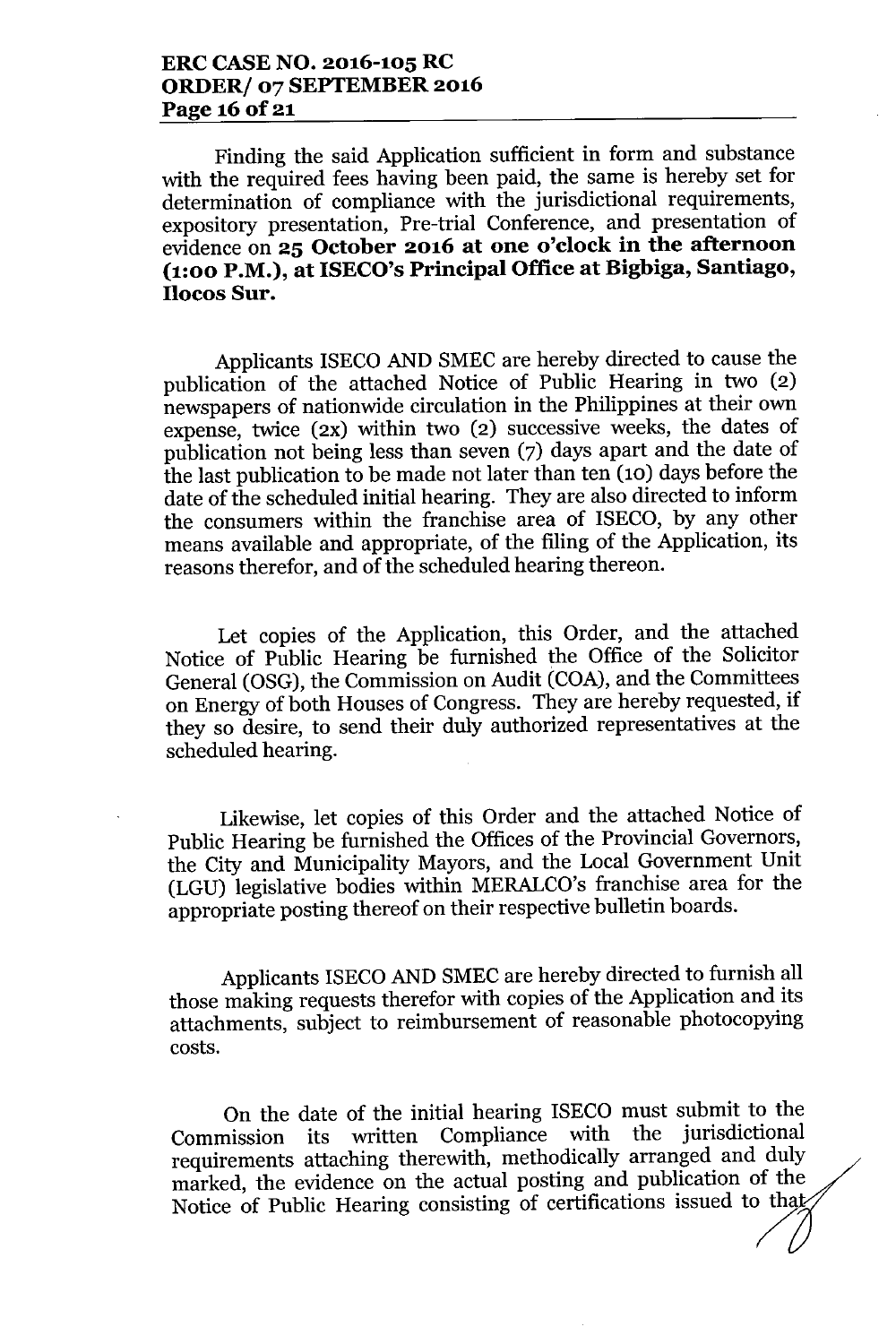effect, signed by the afore-mentioned Governors, Mayors, and LGU legislative bodies or their duly authorized representatives, bearing the seals of their offices, and the affidavits of the Editors or Business Managers of the newspapers where the said Notice of Public Hearing were published together with the complete issues of the said newspapers, and such other proofs of compliance with the requirements of the Commission.

ISECO, SMEC and all interested parties are directed to submit, at least five (5) days before the date of initial hearing and Pre-Trial Conference, their respective Pre-trial Briefs containing, among others:

- a. A summary of admitted facts and proposed stipulation of facts;
- b. The issues to be tried or resolved;
- c. The documents or exhibits to be presented, stating the purposes and proposed markings therefore; and
- d. The number and names of the witnesses, with their written testimonies in an individual affidavit form, to be attached to the Pre-trial Brief.

Failure of Applicants to submit the required Pre-trial Brief and Judicial Affidavits of its witnesses within the prescribed period shall be a ground for cancellation of the scheduled hearing, and the resetting of which shall be six (6) months from said date of cancellation.

As part of the Pre-trial Conference, ISECO and SMEC must also be prepared to make an expository presentation of their Application, aided by whatever communication medium that they may deem appropriate for the purpose, in order to put in plain words and explain, for the benefit of the consumers and other concerned parties, what the Application is all about and the reasons and justifications being cited in support thereof.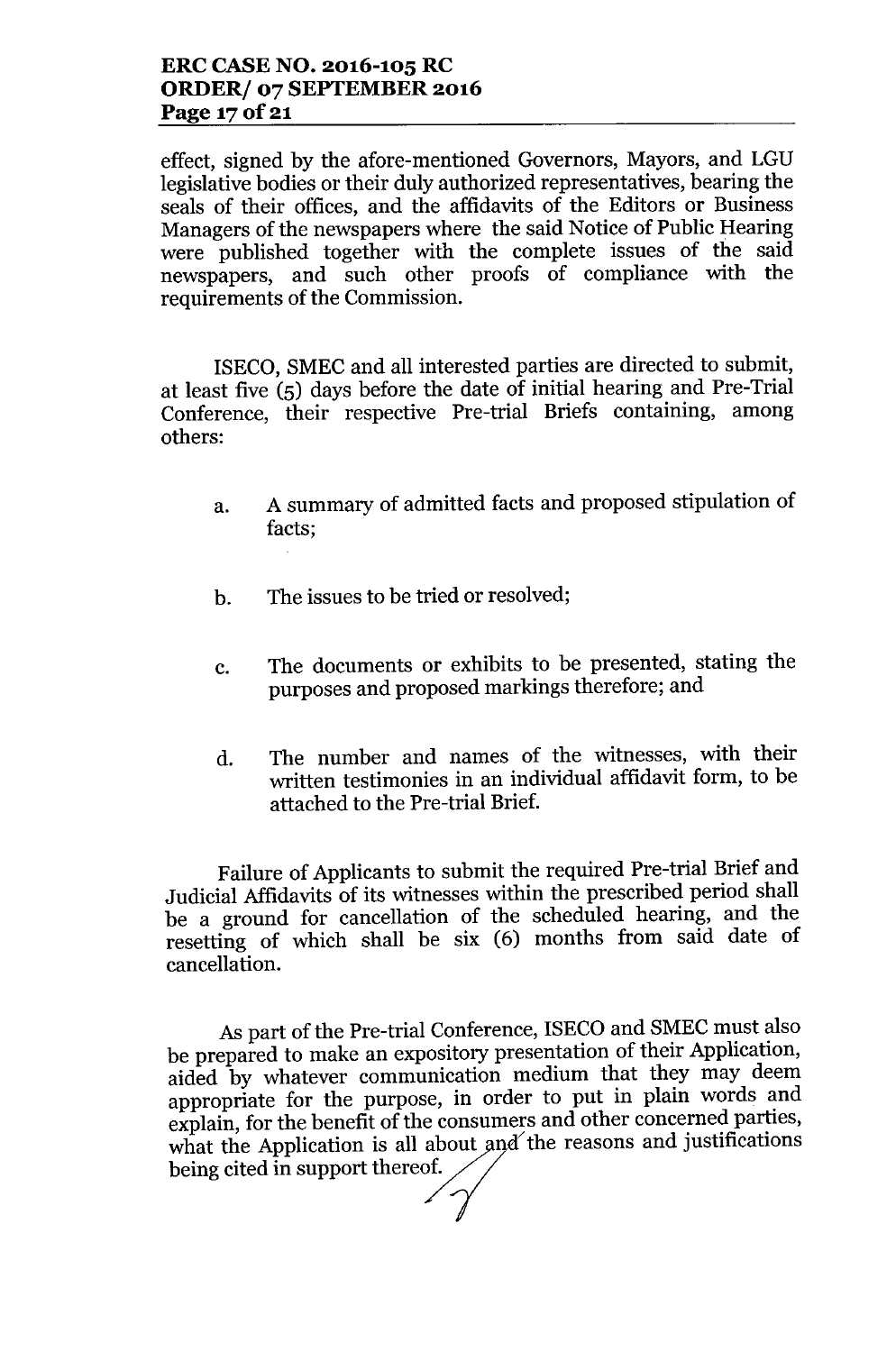## ERC CASE NO. 2016.105 RC ORDER/ 07 SEPTEMBER 2016 Page 18 of 21

### SO ORDERED.

Pasig City, 07 September 2016.

## FOR AND BY AUTHORITY OF THE COMMISSION:



*. M*  $LS:ICG/APV$ 

#### Copy Furnished:

- 1. Atty. Jeremiah D. Francisco DeChavez & Evangelista Law Offices *Counselfor Applicant ISECO* 1609-1610, Tycoon Centre, Pearl Drive, Ortigas Center, Pasig City
- 2. Atty. Jupiter M. Cabaguio and Atty. Avelino G. Cedo III *Counselfor Applicant SMEC* 7, Saint Francis Street, Mandaluyong City
- 3. nocos Sur Electric Cooperative, Inc. (ISECO) *Applicant* Bigbiga, Santiago, Docos Sur
- 4. San Miguel Energy Corporation (SMEC) *Applicant* 2nd Floor, 808 Building, MERALCO Avenue corner General Lim Street, Barangay San Antonio, Pasig City
- 5. Office of the Solicitor General 134 Amorsolo Street, Legaspi Village, Makati City
- 6. Commission on Audit Commonwealth Avenue, Quezon City
- 7. Senate Committee on Energy GSIS Bldg. Roxas Blvd., Pasay City
- 8. House Committee on Energy Batasan Hills, Quezon City
- 8. Office of the President Philippine Chamber of Commerce and Industry (PCCl) 3rd Floor, Chamber and Industry Plaza (CIP), 1030 Campus Avenue corner Park Avenue, McKinley Town Center, Fort Bonifacio, Taguig City
- 9. Office of the Governor and the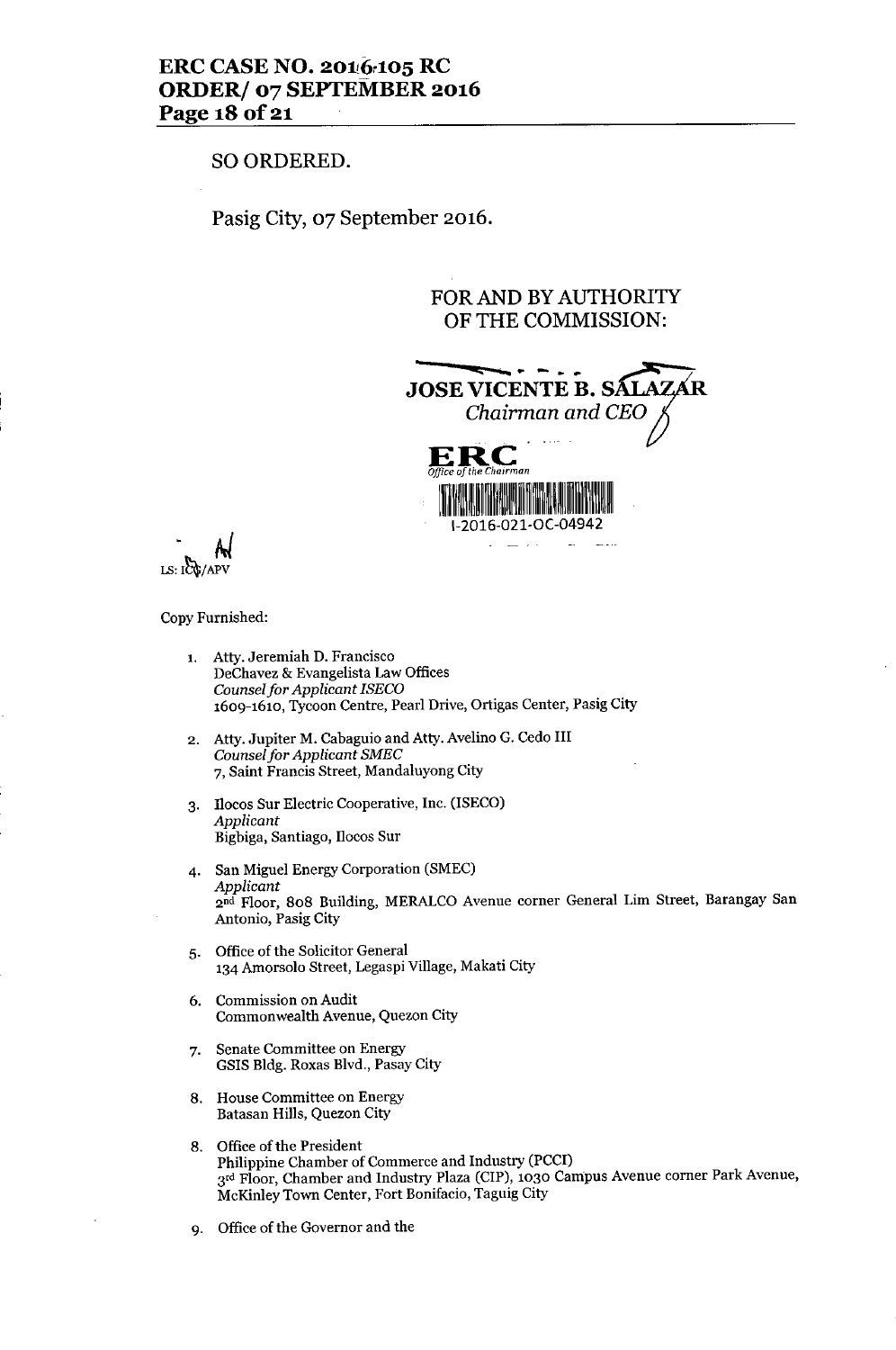## **ERC CASE NO. 2016-105 RC ORDER/ 07 SEPTEMBER 2016 Page 19 Of21**

Office of the Sangguniang Panlalawigan Province of llocos Sur

- 10. Office of the City Mayor and the Office of the Sangguniang Panglungsod Candon City, llocos Sur
- 11. Office of the City Mayor and the Office of the Sangguniang Panglungsod Vigan City, llocos Sur
- 12. Office of the Municipal Mayor and the Office of the Sangguniang Bayan Alilem, Ilocos Sur
- 13. Office of the Municipal Mayor and the Office of the Sangguniang Bayan Banayoyo, llocos Sur
- 14. Office of the Municipal Mayor and the Office of the Sangguniang Bayan Bantay, llocos Sur
- 15. Office of the Municipal Mayor and the Office of the Sangguniang Bayan Burgos, llocos Sur
- 16. Office of the Municipal Mayor and the Office of the Sangguniang Bayan Cabugao, llocos Sur
- 17. Office of the Municipal Mayor and the Office of the Sangguniang Bayan Caoayan, llocos Sur
- 18. Office of the Municipal Mayor and the Office of the Sangguniang Bayan Cervantes, llocos Sur
- 19. Office of the Municipal Mayor and the Office of the Sangguniang Bayan G. Del Pilar, llocos Sur
- 20. Office of the Municipal Mayor and the Office of the Sangguniang Bayan Galimuyod, llocos Sur
- 21. Office of the Municipal Mayor and the Office of the Sangguniang Bayan Lidlida, llocos Sur
- 22. Office of the Municipal Mayor and the Office of the Sangguniang Bayan Magsingal, llocos Sur
- 23. Office of the Municipal Mayor and the Office of the Sangguniang Bayan Nagbukel, Ilocos Sur
- 24. Office of the Municipal Mayor and the Office of the Sangguniang Bayan Narvacan, llocos Sur
- 25. Office of the Municipal Mayor and the Office of the Sangguniang Bayan Quirino, Ilocos Sur
- 26. Office of the Municipal Mayor and the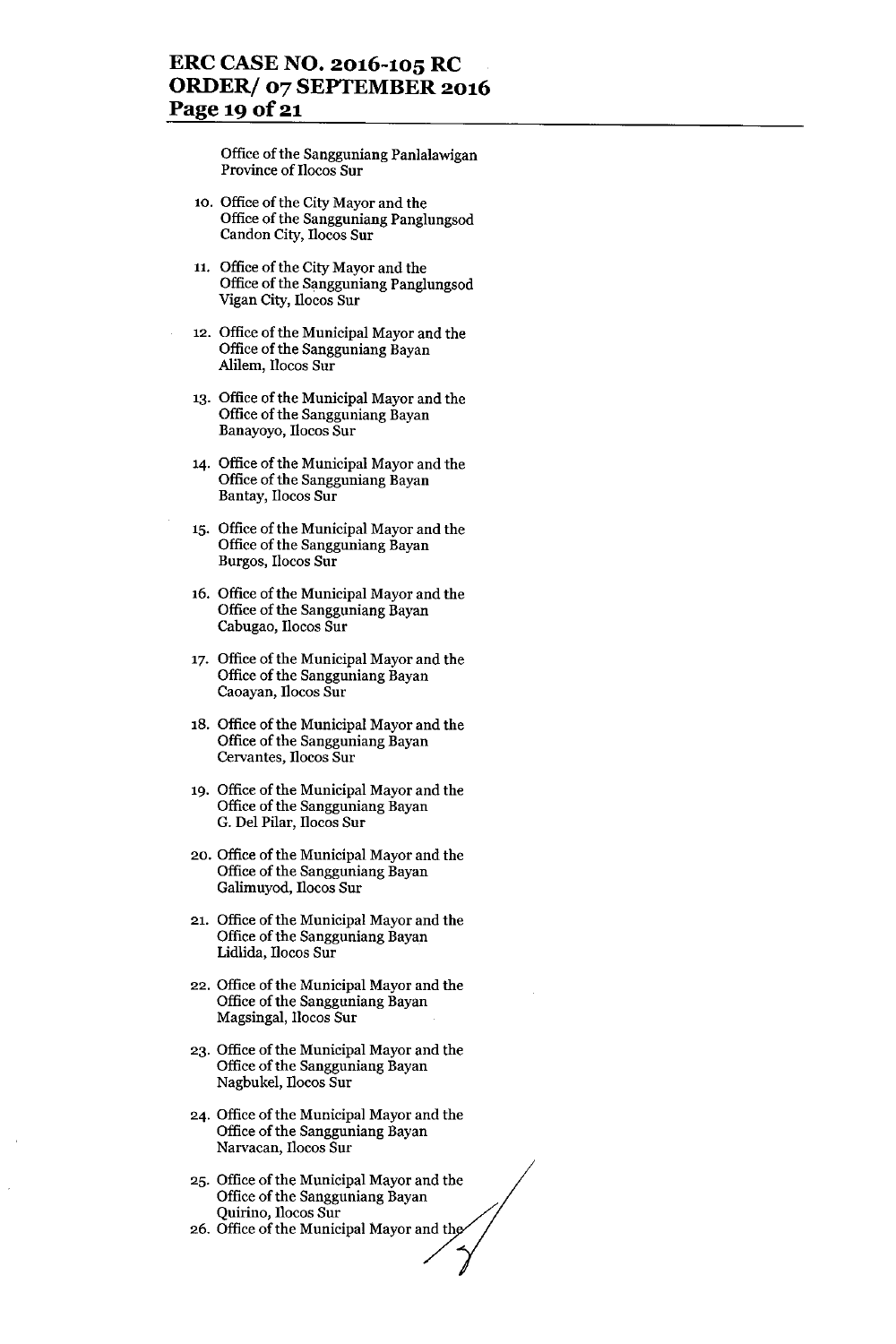## **ERC CASE NO. 2016-105 RC ORDER/ 07 SEPfEMBER 2016 Page 20** of 21

Office of the Sangguniang Bayan Salcedo, Ilocos Sur

- 27. Office of the Municipal Mayor and the Office of the Sangguniang Bayan San Ildefonso, Ilocos Sur
- 28. Office of the Municipal Mayor and the Office of the Sangguniang Bayan San Juan, Ilocos Sur
- 29. Office of the Municipal Mayor and the Office of the Sangguniang Bayan San Emilio, Ilocos Sur
- 30. Office of the Municipal Mayor and the Office of the Sangguniang Bayan San Esteban, Ilocos Sur
- 31. Office of the Municipal Mayor and the Office of the Sangguniang Bayan San Vicente, Ilocos Sur
- 32. Office of the Municipal Mayor and the Office of the Sangguniang Bayan Santa, Ilocos Sur
- 33. Office of the Municipal Mayor and the Office of the Sangguniang Bayan Sta. Catalina, Ilocos Sur
- 34. Office of the Municipal Mayor and the Office of the Sangguniang Bayan Sta. Cruz, Ilocos Sur
- 35. Office of the Municipal Mayor and the Office of the Sangguniang Bayan Santiago, Ilocos Sur
- 36. Office of the Municipal Mayor and the Office of the Sangguniang Bayan Sigay, Ilocos Sur
- 37. Office of the Municipal Mayor and the Office of the Sangguniang Bayan Sinait, Ilocos Sur
- 38. Office of the Municipal Mayor and the Office of the Sangguniang Bayan Sta. Lucia, Ilocos Sur
- 39. Office of the Municipal Mayor and the Office of the Sangguniang Bayan Sta. Maria, Ilocos Sur
- 40. Office of the Municipal Mayor and the Office of the Sangguniang Bayan Sto. Domingo, Ilocos Sur
- 41. Office of the Municipal Mayor and the Office of the Sangguniang Bayan Sugpon, Ilocos Sur
- 42. Office of the Municipal Mayor and the Office of the Sangguniang Bayan Suyo, Ilocos Sur
- 43. Office of the Municipal Mayor and the